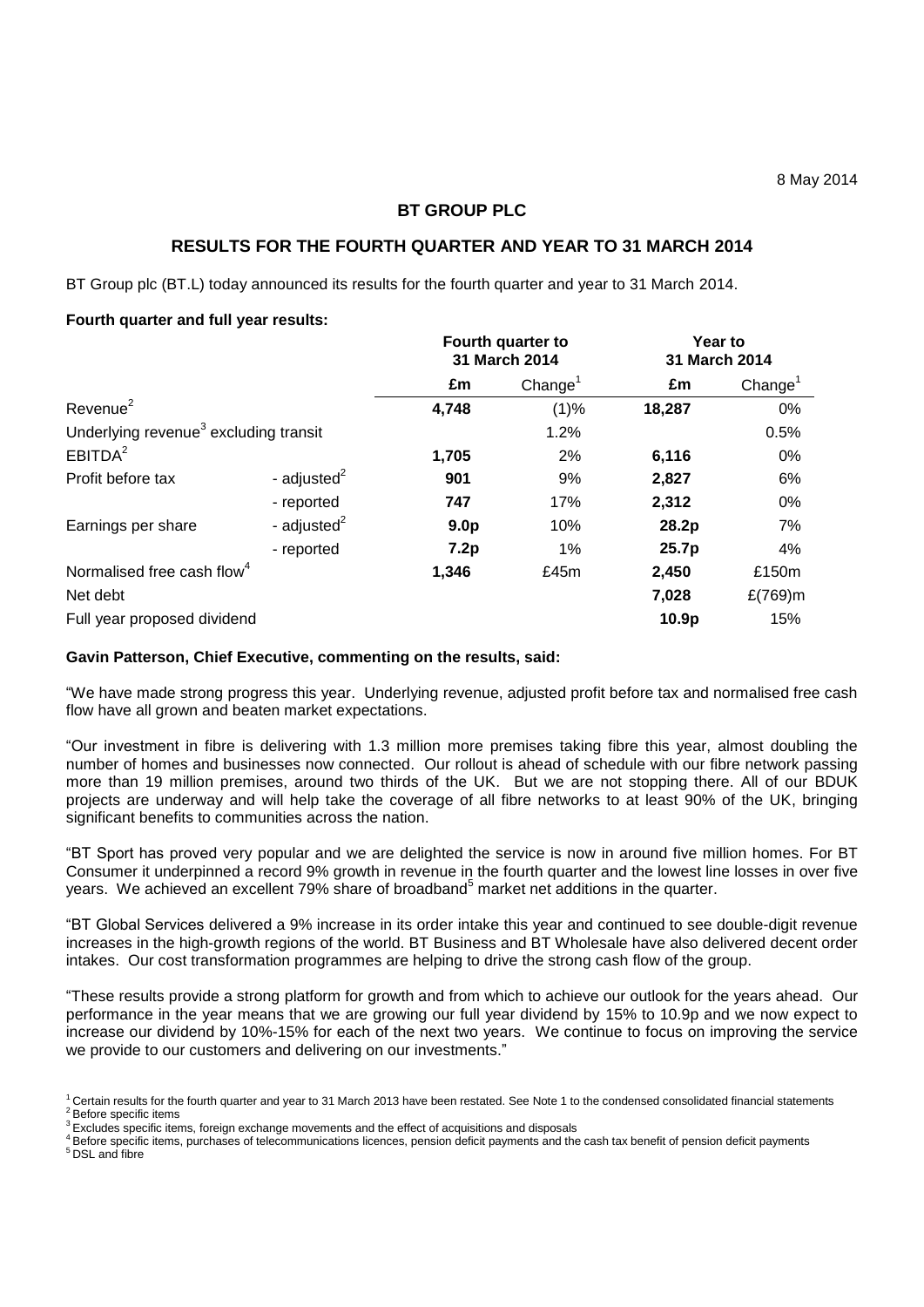## **Key points for the fourth quarter:**

- Underlying revenue excluding transit up 1.2%
- EBITDA<sup>1</sup> up 2% and earnings per share<sup>1</sup> up 10%
- Underlying operating costs<sup>2</sup> excluding transit up 0.5%; down 5% excluding our investments in BT Sport and the non-cash increase in the pensions operating charge
- 347,000 net fibre connections, up 28%, of which 249,000 are BT retail customers
- BT Global Services order intake of £2.2bn, up 13%

## **Key points for the year:**

- Underlying revenue excluding transit up 0.5%, reversing decline of 3.1% in prior year and achieving our outlook of an improved trend
- EBITDA<sup>1</sup> flat at £6,116m compared with our outlook of £6.0bn-£6.1bn
- Normalised free cash flow<sup>3</sup> of £2,450m, up £150m, ahead of our outlook of around £2.3bn
- $\bullet$  Underlying operating costs<sup>2</sup> down 3% excluding transit, our investments in BT Sport and the non-cash increase in the pensions operating charge
- **Earnings per share** up 7%
- Net debt at £7,028m, down £769m
- Proposed final dividend of 7.5p, up 15%, giving full year dividend of 10.9p, also up 15%

### **Future outlook:**

We are confident we will achieve our goal of sustainable, profitable revenue growth and we have updated our outlook as set out below:

| 2013/14<br>results | 2014/15              | 2015/16    |
|--------------------|----------------------|------------|
| Up 0.5%            | <b>Broadly level</b> | Growth     |
| £6,116m            | £6.2bn-£6.3bn        | Growth     |
| £2,450m            | Above £2.6bn         | Growth     |
| Up 15%             | Up 10%-15%           | Up 10%-15% |
| £302m              | c.E300m              | c.E300m    |
|                    |                      |            |

- 2014/15 underlying revenue excluding transit expected to be broadly level with 2013/14 despite an expected negative year on year impact of around £100m in UK local government revenues
- $\bullet$  2014/15 normalised free cash flow<sup>3</sup> outlook above our previous expectations reflecting capital expenditure efficiencies. Cash flow growth to continue in 2015/16
- Dividend and share buyback policy extended by one year to 2015/16

<sup>&</sup>lt;sup>1</sup> Before specific items

<sup>&</sup>lt;sup>2</sup> Excludes specific items, foreign exchange movements and the effect of acquisitions and disposals and is before depreciation and amortisation

<sup>&</sup>lt;sup>3</sup> Before specific items, purchases of telecommunications licences, pension deficit payments and the cash tax benefit of pension deficit payments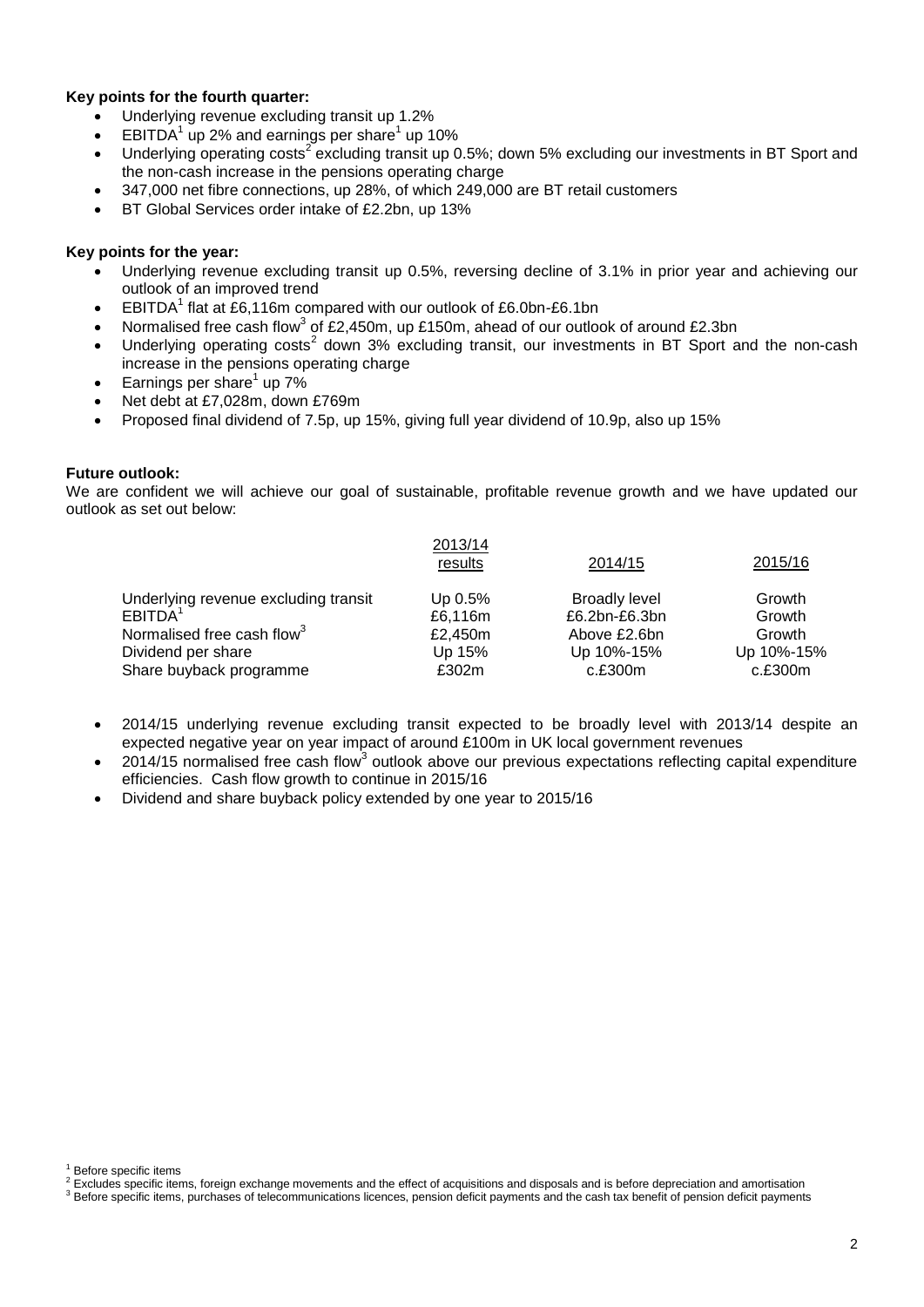## **GROUP RESULTS FOR THE FOURTH QUARTER AND YEAR TO 31 MARCH 2014**

|                                        |                  | Fourth quarter to 31 March |              |        | Year to 31 March  |                |  |  |
|----------------------------------------|------------------|----------------------------|--------------|--------|-------------------|----------------|--|--|
|                                        | 2014             | 2013 <sup>1</sup>          | Change       | 2014   | 2013 <sup>1</sup> | Change         |  |  |
|                                        | £m               | £m                         | $\%$         | £m     | £m                | $\%$           |  |  |
| <b>Revenue</b>                         |                  |                            |              |        |                   |                |  |  |
| - adjusted <sup>2</sup>                | 4,748            | 4,815                      | (1)          | 18,287 | 18,339            | $\mathbf 0$    |  |  |
| - reported (see Note below)            | 4,748            | 4,815                      | (1)          | 18,287 | 18,103            | 1              |  |  |
| - underlying revenue excluding transit |                  |                            | 1.2          |        |                   | 0.5            |  |  |
| <b>EBITDA</b>                          |                  |                            |              |        |                   |                |  |  |
| - adjusted <sup>2</sup>                | 1,705            | 1,664                      | 2            | 6,116  | 6,143             | 0              |  |  |
| - reported (see Note below)            | 1,611            | 1,513                      | 6            | 5,840  | 5,791             | $\mathbf{1}$   |  |  |
| <b>Operating profit</b>                |                  |                            |              |        |                   |                |  |  |
| - adjusted <sup>2</sup>                | 1,054            | 972                        | 8            | 3,421  | 3,300             | 4              |  |  |
| - reported                             | 960              | 821                        | 17           | 3,145  | 2,948             | $\overline{7}$ |  |  |
| <b>Profit before tax</b>               |                  |                            |              |        |                   |                |  |  |
| - adjusted <sup>2</sup>                | 901              | 824                        | 9            | 2,827  | 2,656             | 6              |  |  |
| - reported                             | 747              | 639                        | 17           | 2,312  | 2,315             | $\mathbf 0$    |  |  |
| <b>Earnings per share</b>              |                  |                            |              |        |                   |                |  |  |
| - adjusted <sup>2</sup>                | 9.0 <sub>p</sub> | 8.2p                       | 10           | 28.2p  | 26.3p             | $\overline{7}$ |  |  |
| - reported                             | 7.2p             | 7.1p                       | $\mathbf{1}$ | 25.7p  | 24.8p             | 4              |  |  |
| Full year proposed dividend            |                  |                            |              | 10.9p  | 9.5p              | 15             |  |  |
| Capital expenditure $3$                | 574              | 648                        | (11)         | 2,346  | 2,438             | (4)            |  |  |
| Normalised free cash flow <sup>4</sup> | 1,346            | 1,301                      | 3            | 2,450  | 2,300             | $\overline{7}$ |  |  |
| Net debt                               |                  |                            |              | 7,028  | 7,797             | $£(769)$ m     |  |  |

Note: Reported revenue and EBITDA in the year to 31 March 2013 included a specific item charge of £151m and £36m, respectively, relating to Ofcom's determinations on historic Ethernet pricing as well as a specific item charge of £85m and £58m, respectively, relating to the retrospective regulatory impact of the Court of Appeal decision on ladder pricing.

## **Line of business results<sup>2</sup>**

|                             |         | Revenue           |               | <b>EBITDA</b> |                   |                |          | Free cash flow <sup>4</sup> |                |  |
|-----------------------------|---------|-------------------|---------------|---------------|-------------------|----------------|----------|-----------------------------|----------------|--|
| Fourth quarter to 31 March  | 2014    | 2013 <sup>1</sup> | Change        | 2014          | 2013 <sup>1</sup> | Change         | 2014     | 2013 <sup>1</sup>           | Change         |  |
|                             | £m      | £m                | $\frac{0}{0}$ | £m            | £m                | $\%$           | £m       | £m                          | $\frac{0}{0}$  |  |
| <b>BT Global Services</b>   | 1,857   | 1,934             | (4)           | 286           | 264               | 8              | 517      | 454                         | 14             |  |
| <b>BT Business</b>          | 895     | 922               | (3)           | 287           | 284               | 1              | 280      | 304                         | (8)            |  |
| <b>BT Consumer</b>          | 1,068   | 982               | 9             | 269           | 256               | 5              | 216      | 218                         | (1)            |  |
| <b>BT</b> Wholesale         | 571     | 669               | (15)          | 152           | 161               | (6)            | 219      | 178                         | 23             |  |
| Openreach                   | 1,271   | 1,276             | 0             | 694           | 683               | 2              | 460      | 410                         | 12             |  |
| Other and intra-group items | (914)   | (968)             | (6)           | 17            | 16                | 6              | (346)    | (263)                       | 32             |  |
| Total                       | 4,748   | 4,815             | (1)           | 1,705         | 1,664             | $\overline{2}$ | 1,346    | 1,301                       | 3              |  |
| Year to 31 March            |         |                   |               |               |                   |                |          |                             |                |  |
| <b>BT Global Services</b>   | 7,041   | 7,170             | (2)           | 932           | 832               | 12             | 389      | 212                         | 83             |  |
| <b>BT Business</b>          | 3,509   | 3,516             | 0             | 1,098         | 1,047             | 5              | 892      | 907                         | (2)            |  |
| <b>BT Consumer</b>          | 4,019   | 3,846             | 4             | 833           | 968               | (14)           | 472      | 655                         | (28)           |  |
| <b>BT</b> Wholesale         | 2,422   | 2,608             | (7)           | 614           | 620               | (1)            | 372      | 348                         | 7              |  |
| Openreach                   | 5,061   | 5,115             | (1)           | 2,601         | 2,642             | (2)            | 1,492    | 1,475                       |                |  |
| Other and intra-group items | (3,765) | (3,916)           | (4)           | 38            | 34                | 12             | (1, 167) | (1,297)                     | (10)           |  |
| Total                       | 18,287  | 18,339            | 0             | 6,116         | 6,143             | $\mathbf 0$    | 2,450    | 2,300                       | $\overline{7}$ |  |

 $1$  Certain results for the fourth quarter and year to 31 March 2013 have been restated. See Note 1 to the condensed consolidated financial statements

 $^2$  Before specific items. Specific items are defined on page 4 and analysed in Note 4 to the condensed consolidated financial statements <sup>3</sup> Before purchases of telecommunications licences

<sup>4</sup> Before specific items, purchases of telecommunications licences, pension deficit payments and the cash tax benefit of pension deficit payments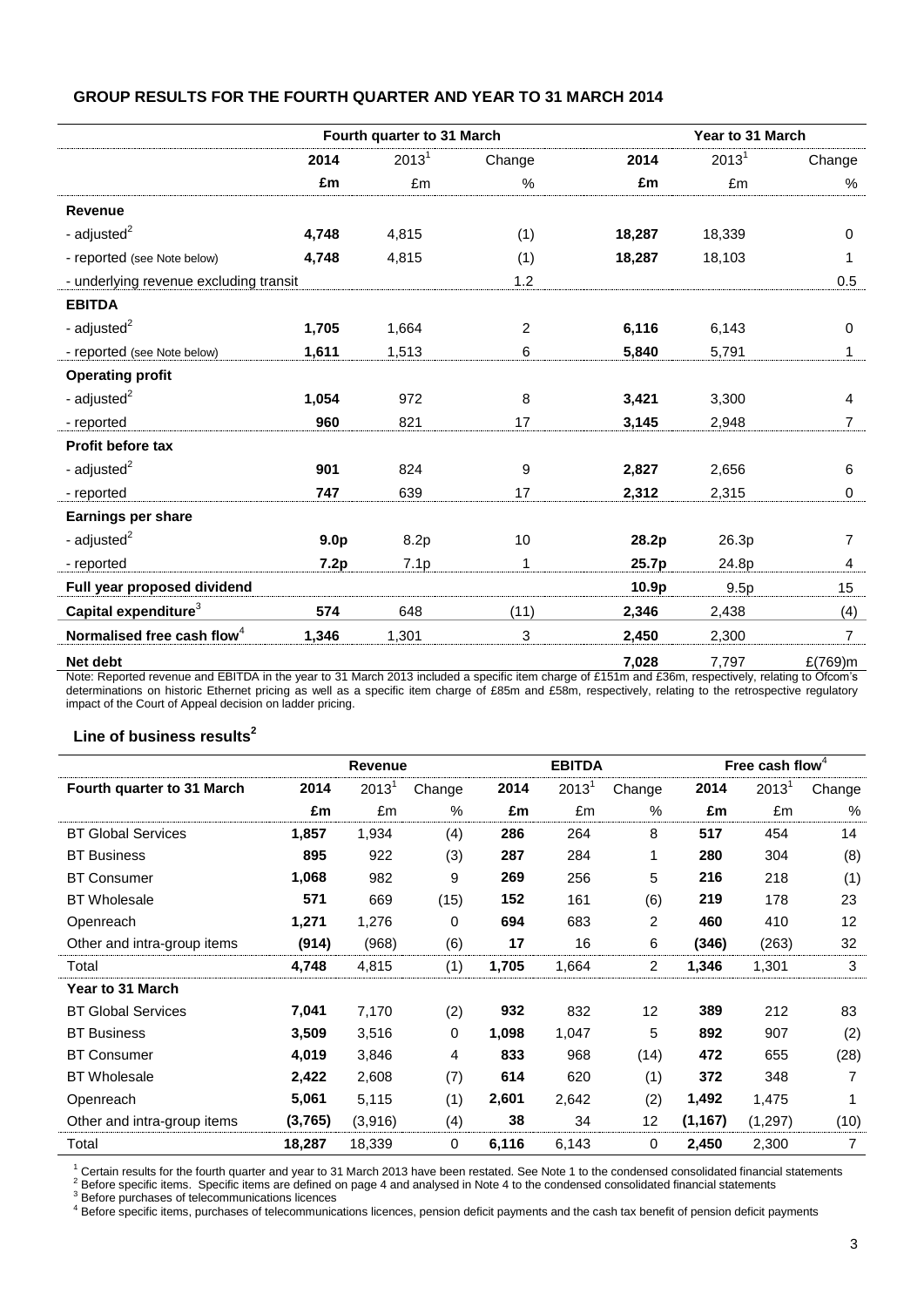#### **Notes:**

- 1. The commentary focuses on the trading results on an adjusted basis, which is a non-GAAP measure, being before specific items. Unless otherwise stated, revenue, operating costs, earnings before interest, tax, depreciation and amortisation (EBITDA), operating profit, profit before tax, net finance expense, earnings per share (EPS) and normalised free cash flow are measured before specific items. This is consistent with the way that financial performance is measured by management and reported to the Board and the Operating Committee and assists in providing a meaningful analysis of the trading results of the group. The directors believe that presentation of the group's results in this way is relevant to the understanding of the group's financial performance as specific items are those that in management's judgement need to be disclosed by virtue of their size, nature or incidence. In determining whether an event or transaction is specific, management considers quantitative as well as qualitative factors such as the frequency or predictability of occurrence. Specific items may not be comparable to similarly titled measures used by other companies. Reported revenue, reported operating costs, reported EBITDA, reported operating profit, reported profit before tax, reported net finance expense, reported EPS and reported free cash flow are the equivalent unadjusted or statutory measures. Reconciliations of revenue, operating costs and operating profit are set out in the Group income statement. Specific items are set out in Note 4. Reconciliations of EBITDA, adjusted profit before tax and adjusted EPS to the nearest measures prepared in accordance with IFRS are provided in Notes 7, 8 and 9 respectively.
- 2. Trends in underlying revenue, trends in underlying operating costs, and underlying EBITDA are non-GAAP measures which seek to reflect the underlying performance of the group that will contribute to long-term profitable growth and as such exclude the impact of acquisitions and disposals, foreign exchange movements and any specific items. We focus on the trends in underlying revenue and underlying operating costs excluding transit as transit traffic is low-margin and is significantly affected by reductions in mobile termination rates.

#### **Enquiries**

Press office:

Ross Cook Tel: 020 7356 5369

Investor relations:

Damien Maltarp Tel: 020 7356 4909

The fourth quarter and full year 2013/14 results presentation for analysts and investors will be held in London at 9.00am today and a simultaneous webcast will be available at [www.bt.com/results](http://www.bt.com/results)

The BT Group plc Annual Report & Form 20-F 2014 is expected to be published on 22 May 2014. The Annual General Meeting of BT Group plc will be held at Old Billingsgate, 1 Old Billingsgate Walk, London, EC3R 6DX, on Wednesday 16 July 2014 at 11am.

Results for the first quarter to 30 June 2014 are expected to be announced on Thursday 31 July 2014.

### **About BT**

BT is one of the world's leading providers of communications services and solutions, serving customers in more than 170 countries. Its principal activities include the provision of networked IT services globally; local, national and international telecommunications services to its customers for use at home, at work and on the move; broadband and internet products and services and converged fixed/mobile products and services. During the year BT Retail divided into two separate divisions and so BT now consists principally of five customer-facing lines of business: BT Global Services, BT Business, BT Consumer, BT Wholesale and Openreach.

British Telecommunications plc (BT) is a wholly-owned subsidiary of BT Group plc and encompasses virtually all businesses and assets of the BT Group. BT Group plc is listed on stock exchanges in London and New York.

For more information, visit [www.btplc.com](http://www.btplc.com/)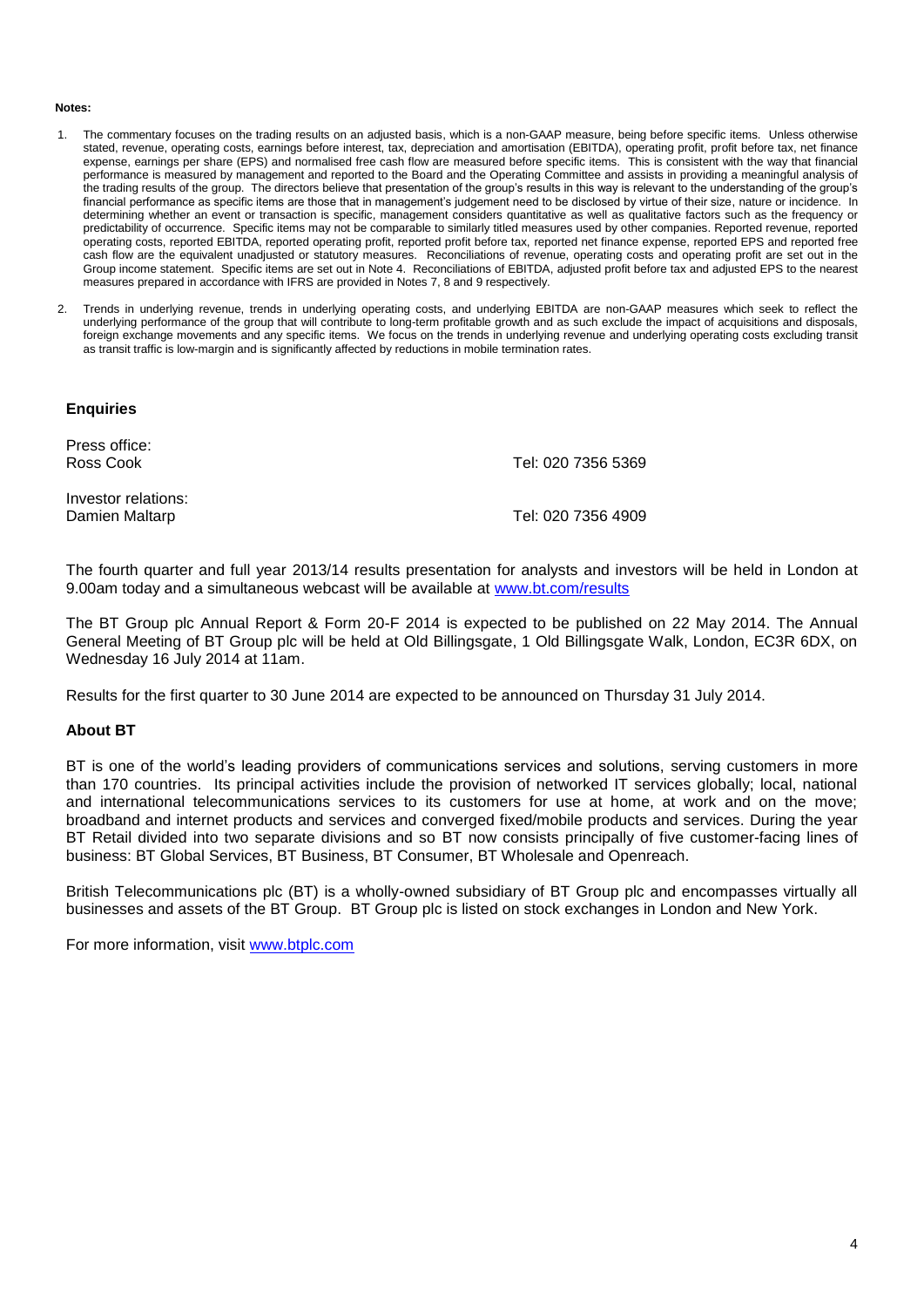## **BT Group plc**

## **GROUP RESULTS FOR THE YEAR TO 31 MARCH 2014**

### **Overview**

Our results for the year were in line with or ahead of the outlook that we announced at the start of the year. They show that we are making good progress towards our goal of sustainable, profitable revenue growth. Underlying revenue excluding transit was up 0.5% for the year and 1.2% for the quarter - our investments are delivering and more than offset the regulatory pressures on our business.

During the fourth quarter we successfully completed the separation of BT Retail into two new businesses: BT Business and BT Consumer. We did this to allow us to better serve our SME and consumer customers and better deliver against our strategic priorities. We now have five customer-facing lines of business.

BT Global Services' investments in the high-growth regions of the world are delivering positive results. These continue to help offset revenue declines elsewhere within the division including in the UK public sector. BT Business reported an improved revenue trend, supported by IT services and growth in BT Ireland. BT Consumer generated strong revenue growth driven primarily by higher broadband and TV revenue reflecting the benefit of BT Sport. BT Wholesale's revenue was impacted by Ofcom's Narrowband Market Review and the migration of services off a previously terminated contract. The small decline in Openreach revenue reflects the impact of regulation which offset strong growth in fibre take-up.

All of our lines of business made good progress in transforming their costs. In BT Global Services, we are rolling out learnings from our UK cost transformation programmes to our operations worldwide. The progress it has made on costs underpinned its strong cash flow growth for the year. Cost transformation and an improved revenue performance also helped BT Consumer achieve EBITDA growth in the fourth quarter. Across the group we have focused on improving end-to-end processes which span our lines of business.

BT Global Services generated a good order intake of £6.9bn, up 9% for the year. BT Business also grew its orders, which were up 3% to £2.0bn. BT Wholesale achieved £1.9bn of orders - slightly down on last year, which included a number of major contract re-signs, but significantly higher than previous years. BT Consumer successfully launched BT Sport in August. We now have around 3m direct BT Sport customers and, including our wholesale deals, the service is in around 5m homes.

We have invested in customer service by introducing diagnostic tools and providing our engineers with new equipment to help identify and locate faults more quickly. Our customer service improved this year, but not by enough. This was partly because the widespread flooding across the UK led to record fault volumes and because the demand for BT Sport stretched our contact centre resources. We are making further investments to improve our customer service by enhancing the resilience of our network and training contact centre agents so they will have a wider range of skills.

Openreach is ahead of its original schedule with rolling out fibre having passed more than 19m premises, around two thirds of the UK. We are making good progress with extending the reach of fibre even further with all of our BDUK contracts now in build phase. In terms of take-up, Openreach achieved 1.3m net fibre additions, 45% more than last year and over 2.7m homes and businesses are now connected. We added 869,000 retail fibre broadband customers, and now have more than 2.1m customers. The UK broadband market<sup>1</sup> grew by 826,000 for the year, of which our share of net additions was 572,000, or 69%. Our share of net additions was 50% in the first quarter, prior to the launch of BT Sport, and 75% on average thereafter.

### **Income statement**

Reported revenue was up 1%. Adjusted revenue, which excludes specific items, was flat at £18,287m. We had a £2m positive impact from foreign exchange movements, a £19m positive net impact from acquisitions and disposals and a £176m reduction in transit revenue.

Excluding these, our key measure of the group's revenue trend, underlying revenue excluding transit, was up 0.5% compared with a 3.1% decline last year. This reflects improved performances from BT Global Services, BT Consumer and BT Business whilst regulatory price reductions impacted revenue by £150m-£200m in the year.

Operating costs<sup>2</sup> decreased by £25m to £12,171m. Underlying operating costs<sup>2</sup> excluding transit were up 1%. Excluding the investment of around £450m in BT Sport and a £64m non-cash increase in the pensions operating charge, underlying operating costs<sup>2</sup> excluding transit decreased 3%.

<sup>1</sup> DSL and fibre

<sup>&</sup>lt;sup>2</sup> Excludes specific items, foreign exchange movements and the effect of acquisitions and disposals and is before depreciation and amortisation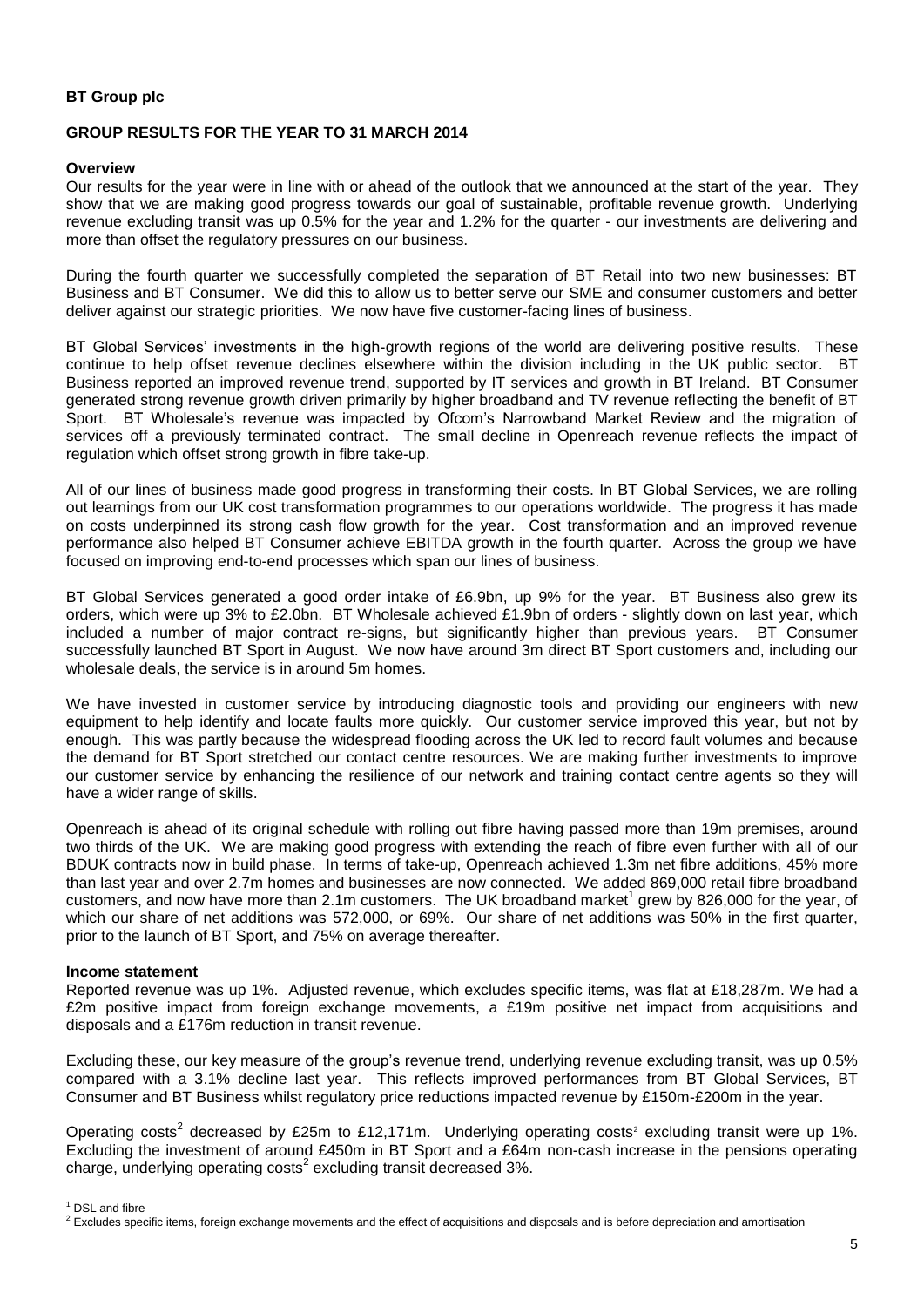In aggregate, operating costs<sup>1</sup> and capital expenditure<sup>2</sup> have reduced by around £5bn over the last five years despite significant investment across the business.

Net labour costs decreased 2% as improved productivity and better systems and processes offset recruitment to support our investment programmes. Our cost transformation activities have enabled us to absorb the impact of wage inflation, higher pension costs and the insourcing of roles into BT. We have insourced around 10,000 jobs over the past five years, improving our processes and reducing our overall costs.

Payments to telecommunications operators were down 8% primarily reflecting lower transit volumes in BT Wholesale and lower call volumes in BT Consumer. Property and energy costs were 6% lower as a rate rebate and a 3% reduction in energy usage more than offset higher energy prices. BT Sport programme rights charges were £203m (2012/13: £nil). Other costs increased by £145m or 4% principally reflecting our investment in BT Sport.

Adjusted EBITDA of £6,116m was flat as our strong cost control offset our investment in BT Sport. Depreciation and amortisation decreased 5% to £2,695m largely due to more efficient delivery of our capital investment programmes in recent years.

Adjusted net finance expense was £591m, down £62m due to debt reduction and a lower average cost of debt.

Reported profit before tax (which includes specific items) was £2,312m, broadly level with the prior year. Adjusted profit before tax was £2,827m, up 6% reflecting the benefit of our focus on capital expenditure efficiencies and debt reduction. The effective tax rate on the profit before specific items for the year was 21.7% (2012/13: 22.5%).

Adjusted EPS of 28.2p was up 7%. Reported EPS (which includes specific items) was 25.7p, up 4%. These are based on a weighted average number of shares in issue of 7,857m (2012/13: 7,832m). A reconciliation of reported EPS to adjusted EPS is provided in Note 9.

### **Specific items**

Specific items resulted in a net charge after tax of £196m (2012/13: £111m). Details are provided in Note 4 and the principal components are described below.

Restructuring charges of £276m (2012/13: £204m) were incurred as part of our group-wide restructuring programme and relate primarily to leavers, and property and network rationalisation. We expect further restructuring costs of around £200m in 2014/15. No further restructuring programmes are assumed within our financial outlook.

Net interest expense on pensions was £235m (2012/13: £117m). A specific item tax credit of £208m (2012/13: £103m) has also been recognised for the re-measurement of deferred tax balances due to the change in the UK corporation tax rate to 21% from 1 April 2014 and 20% from 1 April 2015.

### **Capital expenditure**

Capital expenditure<sup>2</sup> was £2,346m. This was 4% lower than last year as efficiencies offset our ongoing fibre programme and continuing investments in systems and networks to transform our cost base.

### **Free cash flow**

Normalised free cash flow<sup>3</sup> was up £150m or 7% at £2,450m. The increase reflects a strong performance within BT Global Services, which includes around £60m of early customer receipts for services to be delivered in 2014/15. It also reflects lower tax, interest payments and capital expenditure, offset by our investment in BT Sport and a working capital outflow partly reflecting the timing of programme rights payments.

The cash cost of specific items was £356m (2012/13: £366m) mainly comprising restructuring costs of £267m (2012/13: £147m), property rationalisation costs of £55m (2012/13: £55m) and payments relating to provisions for claims of £16m (2012/13: £nil). Reported free cash flow, which includes specific items and a £77m (2012/13: £560m) tax benefit from pension deficit payments, was £2,171m (2012/13: £2,292m).

A reconciliation of cash generated from operations to free cash flow is provided in Note 5.

<sup>1</sup> Before depreciation and amortisation

<sup>&</sup>lt;sup>2</sup> Before purchases of telecommunications licences

<sup>&</sup>lt;sup>3</sup> Before specific items, purchases of telecommunications licences, pension deficit payments and the cash tax benefit of pension deficit payments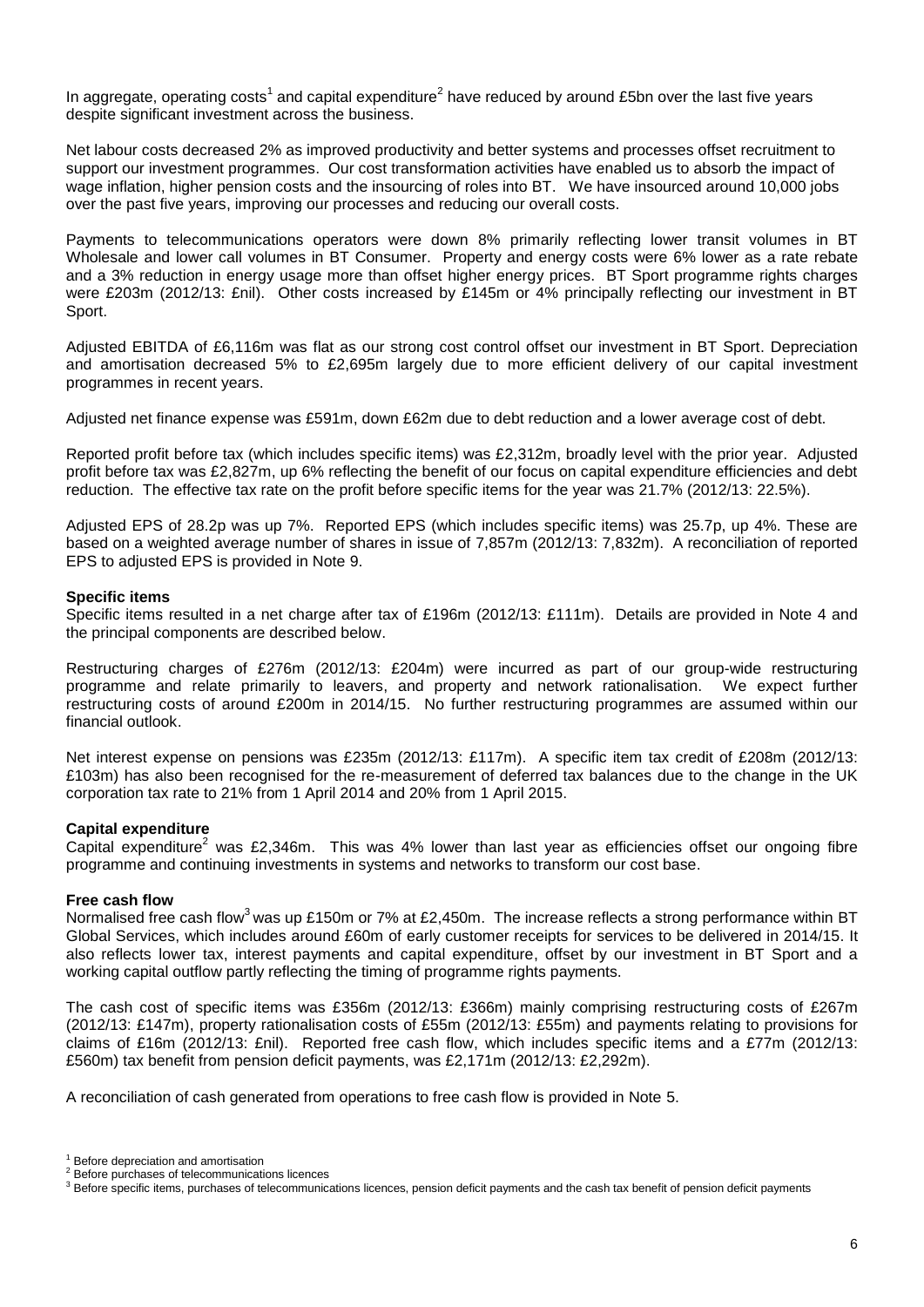### **Net debt and liquidity**

Net debt was £7,028m at 31 March 2014, a reduction of £769m in the year reflecting the strong cash generation of the business. This reduction was after making £325m of pension deficit payments, the share buyback cost of £302m for 86m shares and dividend payments of £778m. At 31 March 2014 the group had cash and current investment balances of £2.5bn and available facilities of a further £1.5bn providing us with a strong liquidity and funding position.

Out of total gross debt of £9.5bn, £1.7bn is repayable in 2014/15. During the year we issued three US dollar bonds amounting to £1.2bn and repaid maturing term debt of £0.3bn.

## **Pensions**

The IAS 19 net pension position at 31 March 2014 was a deficit of £5.6bn net of tax (£7.0bn gross of tax), compared with £5.8bn (£7.3bn gross of tax) at 31 December 2013 and £4.5bn (£5.9bn gross of tax) at 31 March 2013. The decline in the deficit over the quarter mainly reflects the £325m deficit payment that was made in March. We estimate that on a median valuation basis, which reflects the expected returns from the assets held and likely liabilities, the BT Pension Scheme (BTPS) surplus was around £0.5bn.

The pensions operating charge in the income statement was £463m and we expect the 2014/15 charge to be broadly similar. The 2014/15 net pension interest expense within specific items is expected to be around £290m with the increase from £235m this year mainly reflecting the higher IAS 19 deficit at 31 March 2014 compared with the prior year. The next BTPS triennial actuarial funding valuation will be conducted as at 30 June 2014.

## **Regulation**

A number of regulatory and legal decisions affected us during the year and will impact us in the future. The WLR, LLU and ISDN30 charge controls, the Leased Lines Charge Control and the Narrowband Market Review impacted revenue and EBITDA by £150m - £200m in the year.

We are awaiting a decision from the Supreme Court on our appeal against a previous Court of Appeal ruling on ladder pricing. This had determined that the ladder termination pricing policy that we previously had in place (for 0800, 0845 and 0870 calls from mobile phones terminating on our network) should not have been applied. There would be no further financial impact if our appeal is unsuccessful.

We are also awaiting the decision of the Competition Appeal Tribunal on appeals against Ofcom's December 2012 determinations on the level of Ethernet prices that we set from April 2006 to March 2011. We are seeking a reduction of up to £85m in the determined repayments while other parties have sought additional repayments of up to £125m.

## **Dividends**

The Board is proposing a final dividend of 7.5p, up 15%, giving a full year dividend of 10.9p, also up 15% (2012/13: 14%). Subject to shareholder approval, this will be paid on 8 September 2014 to shareholders on the register at 15 August 2014. The ex-dividend date is 13 August 2014. The final dividend, amounting to approximately £611m (2012/13: £512m), will be recognised as an appropriation of retained earnings in the quarter to 30 September 2014.

### **Principal risks and uncertainties**

The group's principal risks and uncertainties are disclosed in Note 11.

### **Outlook**

Our investments are delivering for the business and we expect them to support our goal of sustainable, profitable revenue growth. We are also confident there are significant opportunities for further cost transformation across the group. Together, these will drive long-term cash flow growth. We will continue with our prudent financial policy of investing in our business, reducing net debt (targeting a BBB+/Baa1 credit rating over the medium term), supporting the pension fund and paying progressive dividends.

In 2014/15, lower levels of expenditure in the UK local government sector, and our focus on only pursuing business in this sector that generates economic value, are expected to impact revenue by around £100m. We therefore expect underlying revenue excluding transit to be broadly level with 2013/14. We expect growth in 2015/16.

We continue to expect adjusted EBITDA of £6.2bn-£6.3bn in 2014/15 with further growth in 2015/16. As a result of capital expenditure efficiencies, we now expect normalised free cash flow to be above £2.6bn in 2014/15. We continue to expect normalised free cash flow to grow in 2015/16.

We have extended our dividend policy by one year and now expect to grow our dividend by 10%-15% in both 2014/15 and 2015/16. We have also extended our £300m annual share buyback to the 2015/16 financial year. This will partly counteract the dilutive effect of all-employee share option plans maturing over this period.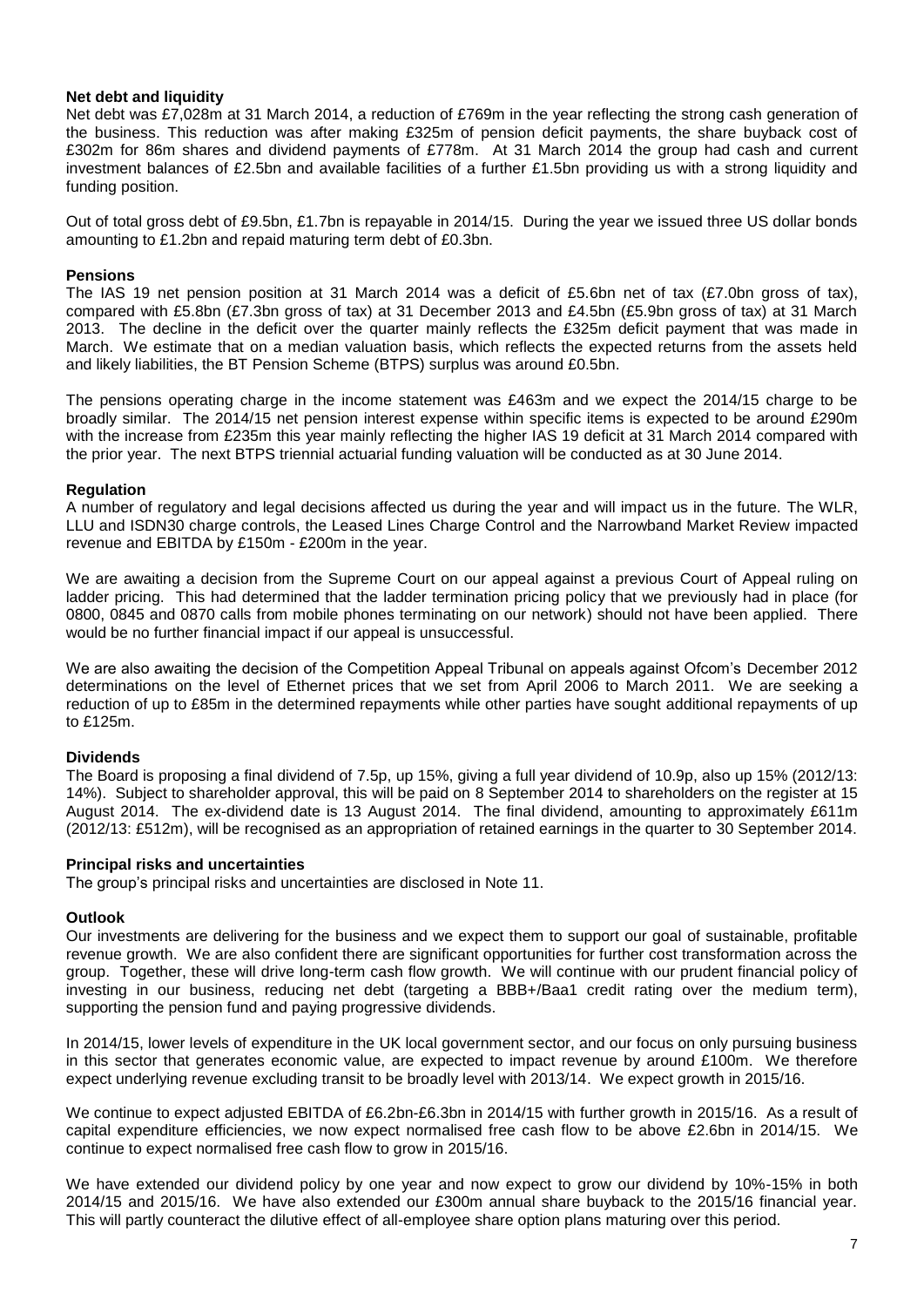## **GROUP RESULTS FOR THE FOURTH QUARTER TO 31 MARCH 2014**

#### **Income statement**

Revenue of £4,748m was down 1% in the quarter with a reduction of £56m in transit revenue and a £70m negative impact from foreign exchange movements.

Underlying revenue excluding transit increased 1.2%, above the rate of increase for the year as a whole reflecting stronger performances from BT Global Services and BT Consumer.

Operating costs<sup>1</sup> decreased by £108m, or 3%. Underlying operating costs<sup>2</sup> excluding transit were up 0.5%. Excluding our investment of around £130m in BT Sport and the non-cash increase in the pensions operating charge, underlying operating costs<sup>2</sup> excluding transit reduced 5%.

Adjusted EBITDA increased 2% to £1,705m.

Depreciation and amortisation decreased 6% to £651m largely due to more efficient delivery of our capital investment programmes in recent years. Adjusted net finance expense was £153m, an increase of 3%.

Adjusted profit before tax was £901m, up 9%. Reported profit before tax (which includes specific items) was £747m, up 17%.

The effective tax rate on the profit before specific items for the quarter was 21.2% (Q4 2012/13: 22.0%).

Adjusted EPS of 9.0p was up 10%. Reported EPS (which includes specific items) was 7.2p, up 1%. These are based on a weighted average number of shares in issue of 7,858m (Q4 2012/13: 7,838m).

#### **Specific items**

Specific items in the quarter resulted in a net charge after tax of £144m (Q4 2012/13: £88m). Restructuring charges of £94m (Q4 2012/13: £151m) were incurred as part of our group-wide restructuring programme. Net interest expense on pensions was £59m (Q4 2012/13: £32m) and we recognised a tax charge on re-measurement of deferred tax balances of £23m (Q4 2012/13: credit of £27m).

### **Capital expenditure**

Capital expenditure<sup>3</sup> was £574m, down 11% primarily reflecting efficiencies. We received grant funding of £55m in the quarter relating to our activity on the BDUK programme.

### **Free cash flow**

Normalised free cash flow was £1,346m, up 3%. This increase primarily reflects around £60m of early customer receipts for services to be delivered in 2014/15 and the higher EBITDA, partly offset by higher tax payments. The second bi-annual payment of around £120m for the Premier League rights was also made in the quarter.

The cash cost of specific items, reflecting restructuring costs, was £92m (Q4 2012/13: £147m). Reported free cash flow, which includes specific items and a £19m (Q4 2012/13: £79m) tax benefit from pension deficit payments, was £1,273m (Q4 2012/13: £1,031m).

### **Fibre and broadband**

Openreach achieved 347,000 net fibre connections in the quarter, an increase of 28%. We added 249,000 BT retail fibre customers, our best ever quarter. Overall DSL and fibre broadband market net additions were 217,000, 24% down on last year partly reflecting the increased focus on repair activity rather than provision following the adverse weather. We added 170,000 retail broadband customers representing 79% of the DSL and fibre broadband market net additions.

<sup>&</sup>lt;sup>1</sup> Before depreciation and amortisation

<sup>2</sup> Excludes specific items, foreign exchange movements and the effect of acquisitions and disposals and is before depreciation and amortisation

<sup>3</sup> Before purchases of telecommunications licences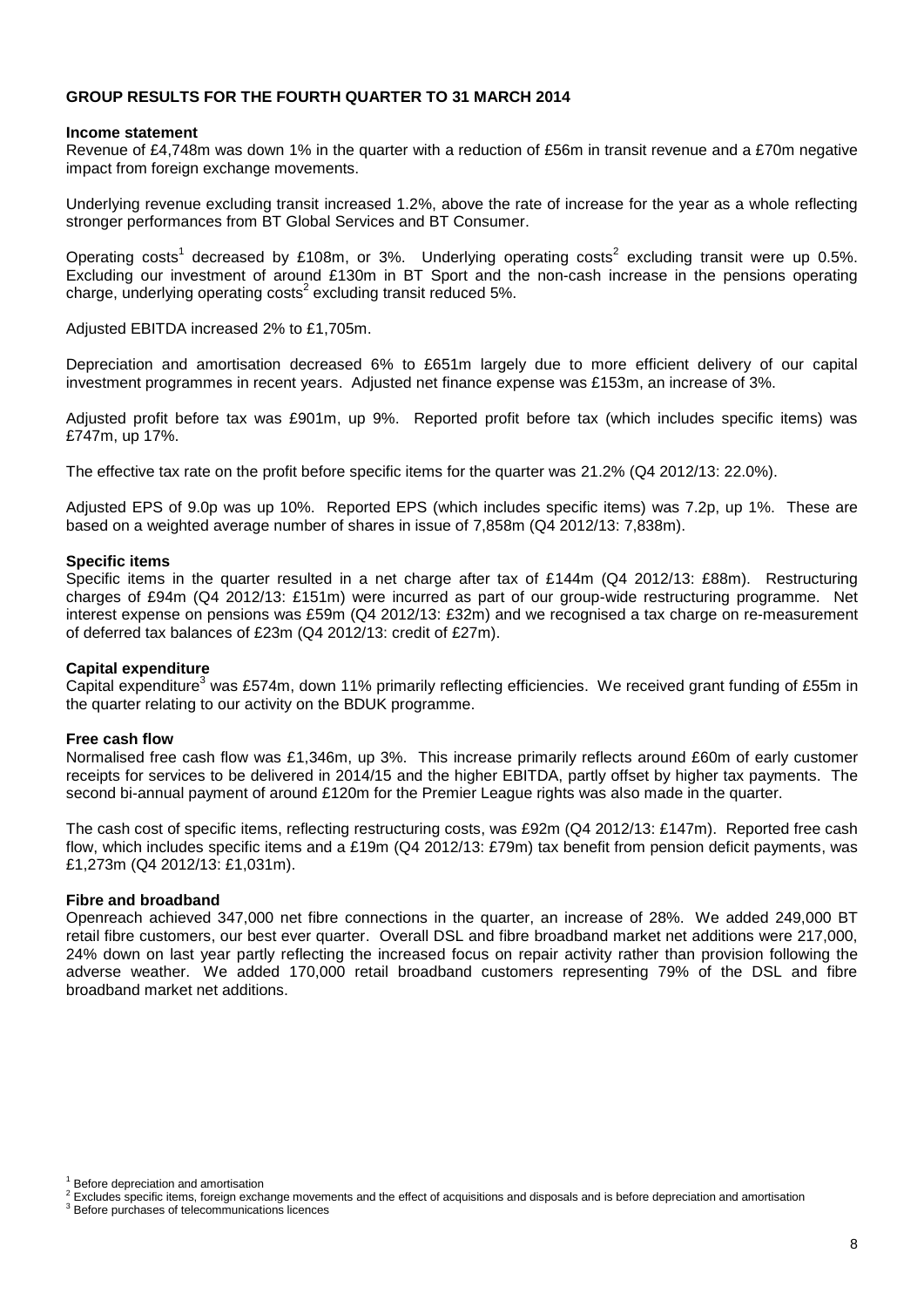## **OPERATING REVIEW**

## **BT Global Services**

|                                | Fourth quarter to 31 March |          |      |               | Year to 31 March |          |        |     |
|--------------------------------|----------------------------|----------|------|---------------|------------------|----------|--------|-----|
|                                | 2014                       | $2013^1$ |      | Change        | 2014             | $2013^1$ | Change |     |
|                                | £m                         | £m       | £m   | $\frac{0}{0}$ | £m               | £m       | £m     | %   |
| Revenue                        | 1,857                      | 1,934    | (77) | (4)           | 7.041            | 7.170    | (129)  | (2) |
| - underlying excluding transit |                            |          |      | 0             |                  |          |        | (1) |
| Operating costs                | 1,571                      | 1.670    | (99) | (6)           | 6.109            | 6.338    | (229)  | (4) |
| <b>EBITDA</b>                  | 286                        | 264      | 22   | 8             | 932              | 832      | 100    | 12  |
| Depreciation & amortisation    | 153                        | 160      | (7)  | (4)           | 606              | 625      | (19)   | (3) |
| Operating profit               | 133                        | 104      | 29   | 28            | 326              | 207      | 119    | 57  |
| Capital expenditure            | 125                        | 150      | (25) | (17)          | 495              | 524      | (29)   | (6) |
| Operating cash flow            | 517                        | 454      | 63   | 14            | 389              | 212      | 177    | 83  |

 $1$  Certain results for the fourth quarter and year to 31 March 2013 have been restated. See Note 1 to the condensed consolidated financial statements

#### **Revenue**

Revenue was down 4% in the quarter reflecting an £11m decrease in transit revenue and a £64m negative impact from foreign exchange movements. Underlying revenue excluding transit was flat. For the year, revenue was down 2% with underlying revenue excluding transit down 1%.

In the quarter, we again generated double-digit underlying revenue growth in the high-growth regions of Asia Pacific, Latin America, Turkey, the Middle East and Africa. This was offset by declines across our other regions, with lower public sector revenue in the UK.

Total order intake was £2.2bn in the quarter, up 13%, and £6.9bn in the year, up 9%. In the quarter, we signed contracts across all of our key geographies. We agreed with the Department of Health and the Health and Social Care Information Centre to continue to deliver N3, which provides secure national broadband services to the NHS. We agreed a contract with Jabil Circuit for the outsourcing of managed network services in Asia Pacific, Europe and the Americas.

We extended our global networked IT services contract with Syngenta, one of the world's largest agriculture companies. We signed an agreement with VIVA Bahrain to build a wholesale hub interconnecting fixed and mobile legacy and next generation networks. We agreed a contract for network and VoIP services covering Banco Santander branches across Germany and a contract for a range of network services with La Poste.

### **Operating results**

Operating costs declined 6% in the quarter and 4% in the year. Underlying operating costs excluding transit declined 2% in the quarter and 3% in the year reflecting the benefit of our cost transformation programmes.

Improved utilisation and the rationalisation of our networks, as well as replicating the forensic approach we use to improve process efficiency in our UK business, are reducing costs across Europe, Latin America and the US. We are also focused on improving supplier value-for-money.

EBITDA in the quarter increased 8%. This was below the growth rate in the third quarter which benefited from the timing of contract milestones. EBITDA for the year was up 12%. Excluding foreign exchange movements, underlying EBITDA increased 10% in the quarter and 14% for the year. Depreciation and amortisation reduced 4% in the quarter as a result of lower capital expenditure in recent years and operating profit improved by £29m.

Capital expenditure declined 17% in the quarter due to the timing of spend on our networks, systems and product portfolios, lower spend on overseas properties and the timing of customer contract commitments.

Operating cash flow was an inflow of £517m in the quarter, an improvement of £63m compared with the prior year. This includes around £60m of early customer receipts for services to be delivered in 2014/15. Operating cash flow for the year was £389m, an improvement of £177m reflecting the higher EBITDA, the early customer receipts and lower capital expenditure.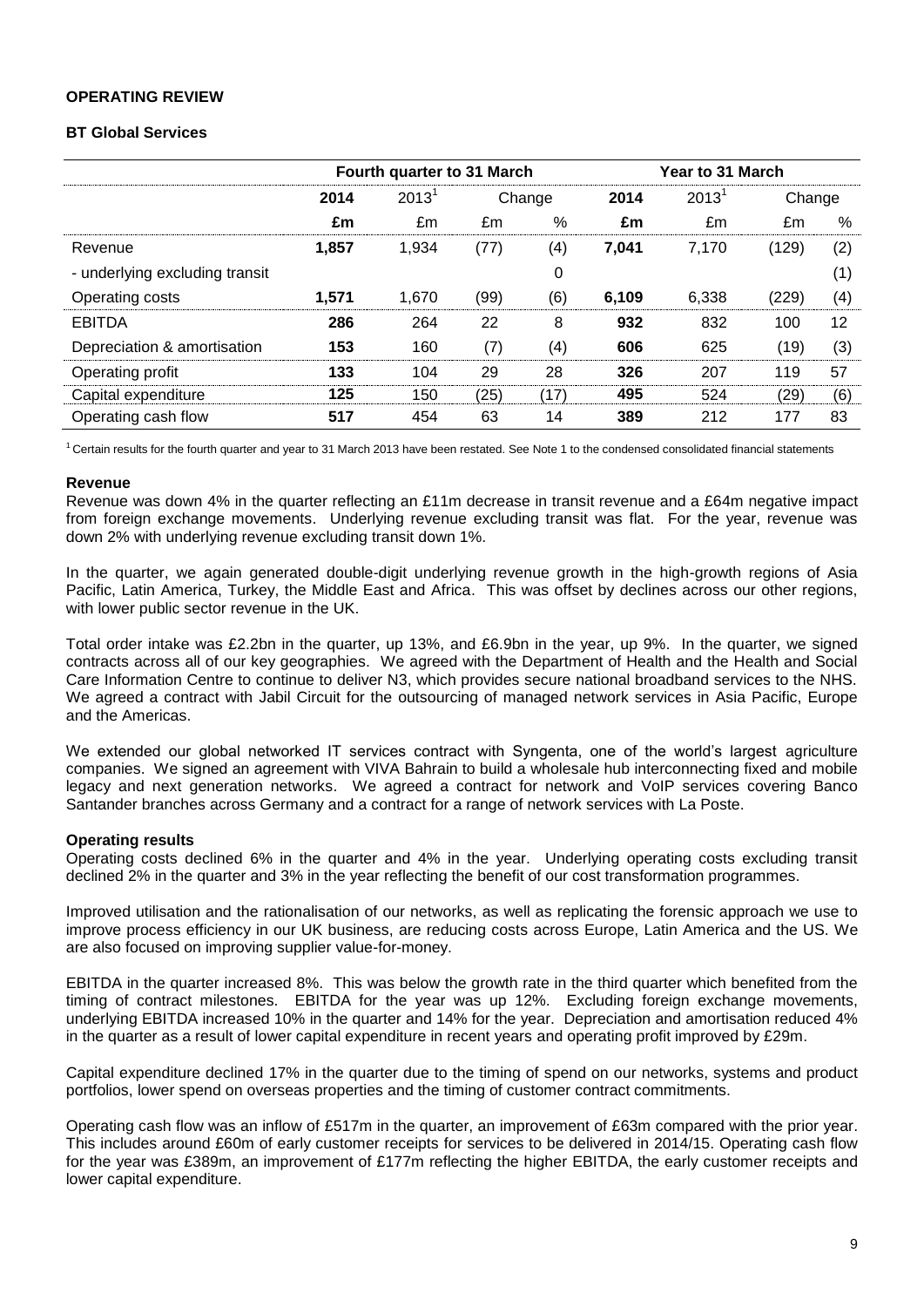## **BT Business**

|                                | Fourth quarter to 31 March |                    |      |          |        | Year to 31 March |      |      |  |
|--------------------------------|----------------------------|--------------------|------|----------|--------|------------------|------|------|--|
|                                | 2014                       | $2013^1$<br>Change | 2014 | $2013^1$ | Change |                  |      |      |  |
|                                | £m                         | £m                 | £m   | %        | £m     | £m               | £m   | %    |  |
| Revenue                        | 895                        | 922                | (27) | (3)      | 3,509  | 3,516            | (7)  | 0    |  |
| - underlying excluding transit |                            |                    |      | (2)      |        |                  |      | (1)  |  |
| Operating costs                | 608                        | 638                | (30) | (5)      | 2,411  | 2,469            | (58) | (2)  |  |
| <b>EBITDA</b>                  | 287                        | 284                | 3    | 1        | 1,098  | 1,047            | 51   | 5    |  |
| Depreciation & amortisation    | 46                         | 59                 | (13) | (22)     | 206    | 245              | (39) | (16) |  |
| Operating profit               | 241                        | 225                | 16   | 7        | 892    | 802              | 90   | 11   |  |
| Capital expenditure            | 34                         | 29                 | 5    | 17       | 133    | 147              | (14) | (10) |  |
| Operating cash flow            | 280                        | 304                | (24) | (8)      | 892    | 907              | (15) | (2)  |  |

 $1$  Certain results for the fourth quarter and year to 31 March 2013 have been restated. See Note 1 to the condensed consolidated financial statements

### **Revenue**

Revenue was down 3% in the quarter and flat for the year. Excluding a £6m negative impact from foreign exchange movements, underlying revenue excluding transit was down 2% for the quarter. Underlying revenue excluding transit was down 1% for the year.

SME & Corporate voice revenue was down 2% in the quarter. Call and line volumes have continued to decline partly reflecting the migration of customers to VoIP services. The number of business lines has declined 8%. The effect on our revenue was partly offset by an increase in average spend per customer.

SME & Corporate data and networking revenue was up 2% in the quarter driven by growth in broadband revenue, with more customers choosing to take fibre services.

IT services underlying revenue was down 7% in the quarter but grew 1% in the year. The decline in the quarter reflects a particularly strong performance in the prior year, as well as lower hardware sales.

BT Conferencing underlying revenue was down 2% in the quarter and the year as continued lower hardware sales and lower audio prices were partly offset by growth in usage. Underlying revenue excluding transit in BT Ireland was up 2% in the quarter.

Other BT Business revenue was down £14m in the quarter with declines in our legacy businesses – BT Directories, BT Redcare and BT Payphones – partly offset by growth in BT Fleet.

Order intake was up 12% for the quarter at £516m and up 3% for the year at £2.0bn.

### **Operating results**

Operating costs were down 5% in the quarter and 2% in the year, primarily reflecting the impact of our cost transformation programmes. We have realised cost synergies by combining BT Enterprises, the non-consumer parts of BT Ireland and the previous Business unit together into one organisation. This has enabled us to reduce total labour resource by 7%.

EBITDA grew 1% in the quarter and 5% for the year. Excluding foreign exchange movements and our acquisition of Tikit Group last year, underlying EBITDA grew 2% in the quarter and 4% for the year. Depreciation and amortisation was 22% lower in the quarter, partly due to a one-off adjustment. This contributed to operating profit growing 7% in the quarter.

Capital expenditure increased £5m in the quarter due to the phasing of expenditure in the prior year. Operating cash flow decreased 8% in the quarter and 2% in the year, mainly driven by the timing of working capital movements.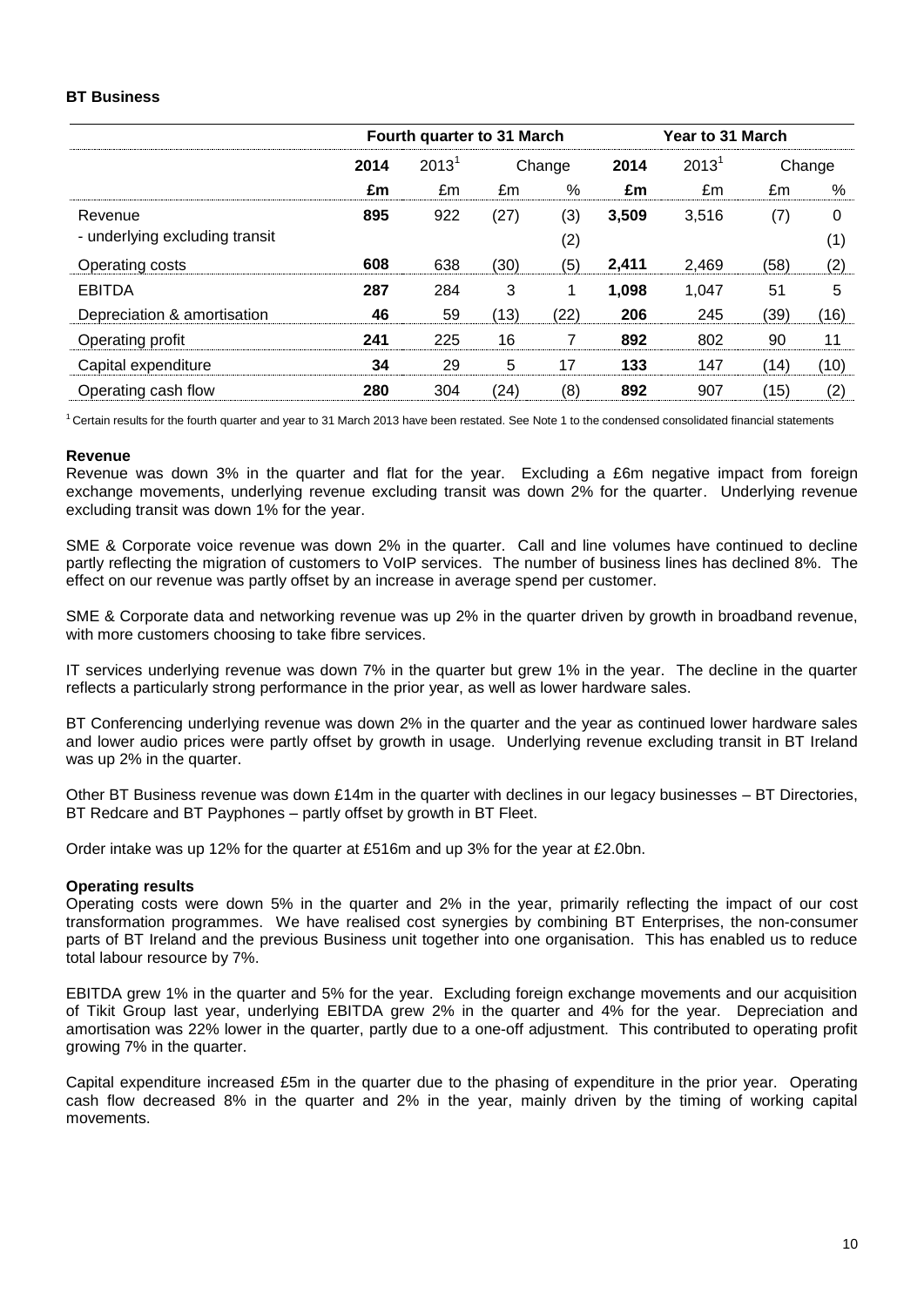## **BT Consumer**

|                             | Fourth quarter to 31 March |                   |        |      | Year to 31 March |                |        |      |
|-----------------------------|----------------------------|-------------------|--------|------|------------------|----------------|--------|------|
|                             | 2014<br>£m                 | 2013 <sup>1</sup> | Change |      | 2014             | $2013^1$<br>£m | Change |      |
|                             |                            | £m                | £m     | %    | £m               |                | £m     | %    |
| Revenue                     | 1,068                      | 982               | 86     | 9    | 4,019            | 3.846          | 173    | 4    |
| Operating costs             | 799                        | 726               | 73     | 10   | 3,186            | 2,878          | 308    | 11   |
| <b>EBITDA</b>               | 269                        | 256               | 13     | 5    | 833              | 968            | (135)  | (14) |
| Depreciation & amortisation | 56                         | 61                | (5)    | (8)  | 219              | 248            | (29)   | (12) |
| Operating profit            | 213                        | 195               | 18     | 9    | 614              | 720            | (106)  | (15) |
| Capital expenditure         | 47                         | 68                | (21)   | (31) | 211              | 241            | (30)   | (12) |
| Operating cash flow         | 216                        | 218               | (2)    | (1)  | 472              | 655            | (183)  | (28) |

<sup>1</sup> Certain results for the fourth quarter and year to 31 March 2013 have been restated. See Note 1 to the condensed consolidated financial statements

#### **Revenue**

Revenue increased 9% in the quarter, a strong performance, driven by 24% growth in broadband and TV revenue reflecting the impact of BT Sport. This growth contributed to a year on year increase in ARPU of 7% to £391. We have also seen an improved trend in calls and lines revenue which increased 1% in the quarter. Revenue was up 4% for the year.

Consumer line losses of 49,000 in the quarter (Q4 2012/13: 154,000) were the lowest for more than five years. Strong consumer broadband subscriber growth contributed to BT adding 170,000 retail broadband customers, 79% of the DSL and fibre broadband market net additions. Plusnet has continued to perform well, growing its broadband customer base by more than 15% in the year.

We achieved our best ever quarter in fibre with 249,000 BT retail fibre broadband net additions, taking the customer base now to over 2.1m. We added 46,000 TV customers bringing the total to 1m. BT Wi-fi usage continued to grow with over 10.2bn minutes carried in the quarter, more than double last year.

In the quarter we launched a smaller, sleeker and more power efficient version of the YouView set-top box. We also added five new high definition channels to our line-up, bringing the total on our YouView service to 27. We will be closing our first generation TV service in the first quarter of 2014/15. We will exchange legacy set-top boxes for new YouView boxes and anticipate some impact on TV customer churn during this period.

We now have around 3m direct BT Sport customers, which include those watching via satellite, BT TV, online or via the app. Including our wholesale deals, BT Sport is now in around 5m homes. During the quarter we further strengthened our BT Sport proposition: we extended our exclusive live German Bundesliga football rights for the UK and Republic of Ireland until 2017 and started to broadcast Moto GP and coverage of the World Rally Championship.

### **Operating results**

Operating costs increased 10% in the quarter. This reflects our investment of around £130m in BT Sport and costs associated with the increased revenue, which were partly offset by our cost transformation activities. EBITDA was up 5%. This was an improvement on recent quarters reflecting the better revenue performance. For the year, operating costs were up 11% and EBITDA was down 14% reflecting our investment of around £450m in BT Sport.

Depreciation and amortisation was down 8% in the quarter due to lower capital expenditure in recent years. Operating profit was up 9%.

Capital expenditure was down 31% in the quarter due to the BT Sport capital investment profile in the prior year. Operating cash flow decreased 1%. For the year, operating cash flow was 28% lower primarily reflecting the lower EBITDA and the deposit of around £60m for the UEFA Champions League and UEFA Europa League broadcast rights.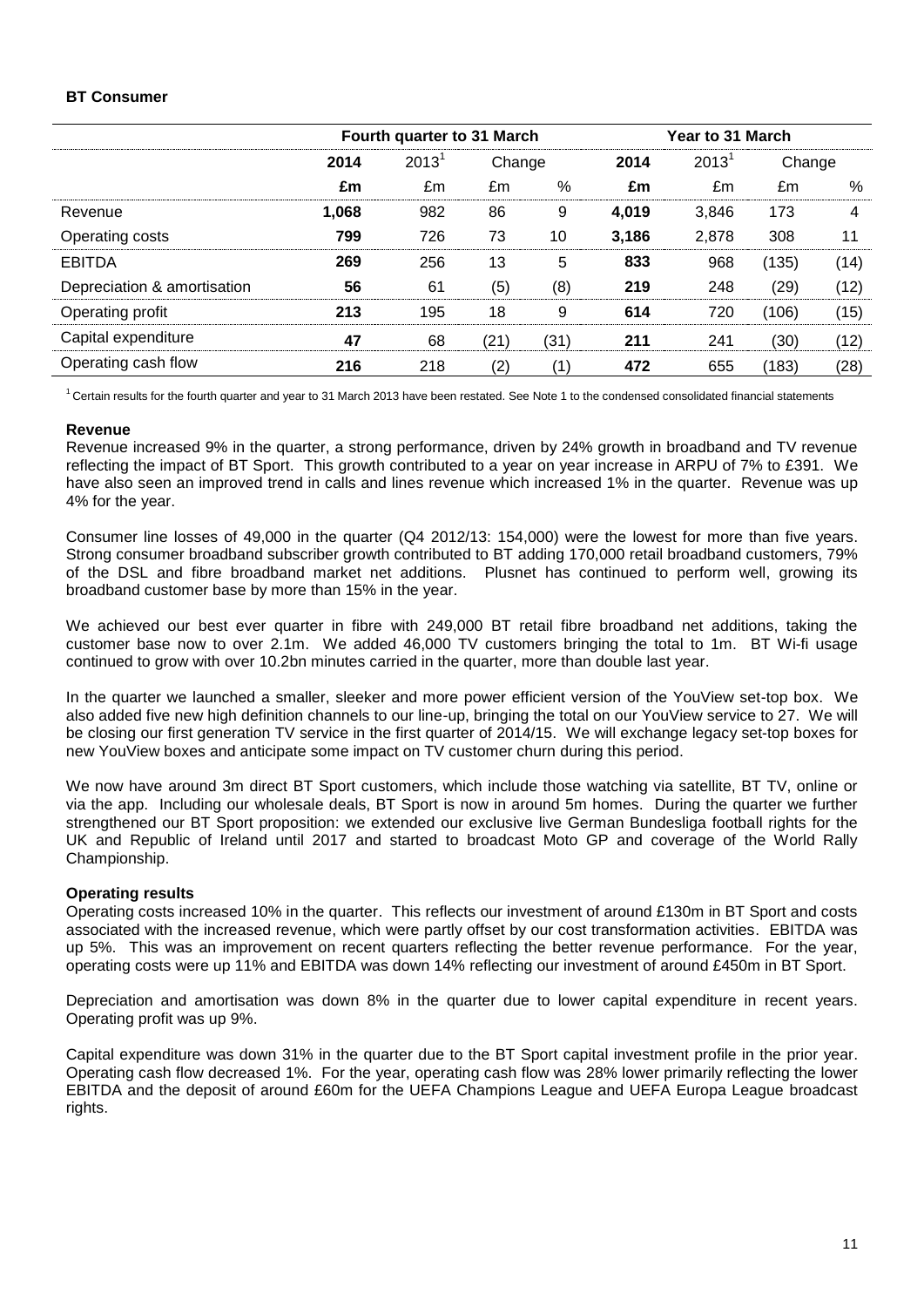## **BT Wholesale**

|                                | Fourth quarter to 31 March |          |      |        | Year to 31 March |          |        |     |
|--------------------------------|----------------------------|----------|------|--------|------------------|----------|--------|-----|
|                                | 2014                       | $2013^1$ |      | Change | 2014             | $2013^1$ | Change |     |
|                                | £m                         | £m       | £m   | %      | £m               | £m       | £m     | %   |
| Revenue                        | 571                        | 669      | (98) | (15)   | 2,422            | 2,608    | (186)  | (7) |
| - underlying excluding transit |                            |          |      | (9)    |                  |          |        | (3) |
| Operating costs                | 419                        | 508      | (89) | (18)   | 1,808            | 1,988    | (180)  | (9) |
| <b>EBITDA</b>                  | 152                        | 161      | (9)  | (6)    | 614              | 620      | (6)    | (1) |
| Depreciation & amortisation    | 59                         | 64       | (5)  | (8)    | 245              | 254      | (9)    | (4) |
| Operating profit               | 93                         | 97       | (4)  | (4)    | 369              | 366      | 3      |     |
| Capital expenditure            | 56                         | 52       | 4    | 8      | 244              | 233      | 11     | 5   |
| Operating cash flow            | 219                        | 178      | 41   | 23     | 372              | 348      | 24     |     |

 $1$  Certain results for the fourth quarter and year to 31 March 2013 have been restated. See Note 1 to the condensed consolidated financial statements

### **Revenue**

Revenue decreased 15% in the quarter and 7% in the year. This included a decline in transit revenue of £44m in the quarter and £119m in the year, driven by lower volumes and mobile termination rate reductions.

Underlying revenue excluding transit decreased 9% for the quarter and 3% for the year. The reduction in the quarter was primarily due to a 24% decline in traditional calls and lines revenue, in part due to lower fixed termination rates following Ofcom's Narrowband Market Review.

Managed solutions revenue for the quarter recovered from a low third quarter but was still down on last year. The decline reflects the ongoing impact of the Post Office contract termination which was partly offset by some contract renewals in the quarter. Broadband revenue declined 17% as lines continue to migrate to LLU. The declines in managed solutions and broadband revenues were partially offset by strong growth in IP services of 38%.

Order intake was £525m taking the total to £1.9bn. This was slightly down on last year's £2.0bn intake, which included a number of major contract re-signs, but significantly higher than in previous years. This quarter we signed a contract with Telefonica (O2) UK for a data centre service to support their 4G rollout plans, as well as new connectivity and ICT business services. We also agreed a three year contract with them for a managed engineering service for their ICT customers. We re-signed a contract with Claranet to provide a range of products including Ethernet, broadband, voice and equipment. We also re-signed contracts with a number of customers for multi-year private circuit and Ethernet services.

## **Operating results**

Operating costs decreased 18% in the quarter. Underlying operating costs excluding transit reduced 11% reflecting lower cost of sales, due to the lower revenue, and the benefit of our cost transformation activities. We reduced selling and general administration costs 22% in the quarter. We also continued to remove redundant exchange equipment from our legacy broadband network. This project is expected to reduce annualised energy costs by around £10m.

EBITDA decreased 6% in the quarter and 1% for the year. Depreciation and amortisation decreased 8% in the quarter. Operating profit decreased 4% in the quarter but increased 1% for the year.

Capital expenditure increased £4m or 8% in the quarter. Operating cash flow was an inflow of £219m, up 23% due to the timing of customer receipts. Operating cash inflow increased by 7% for the year.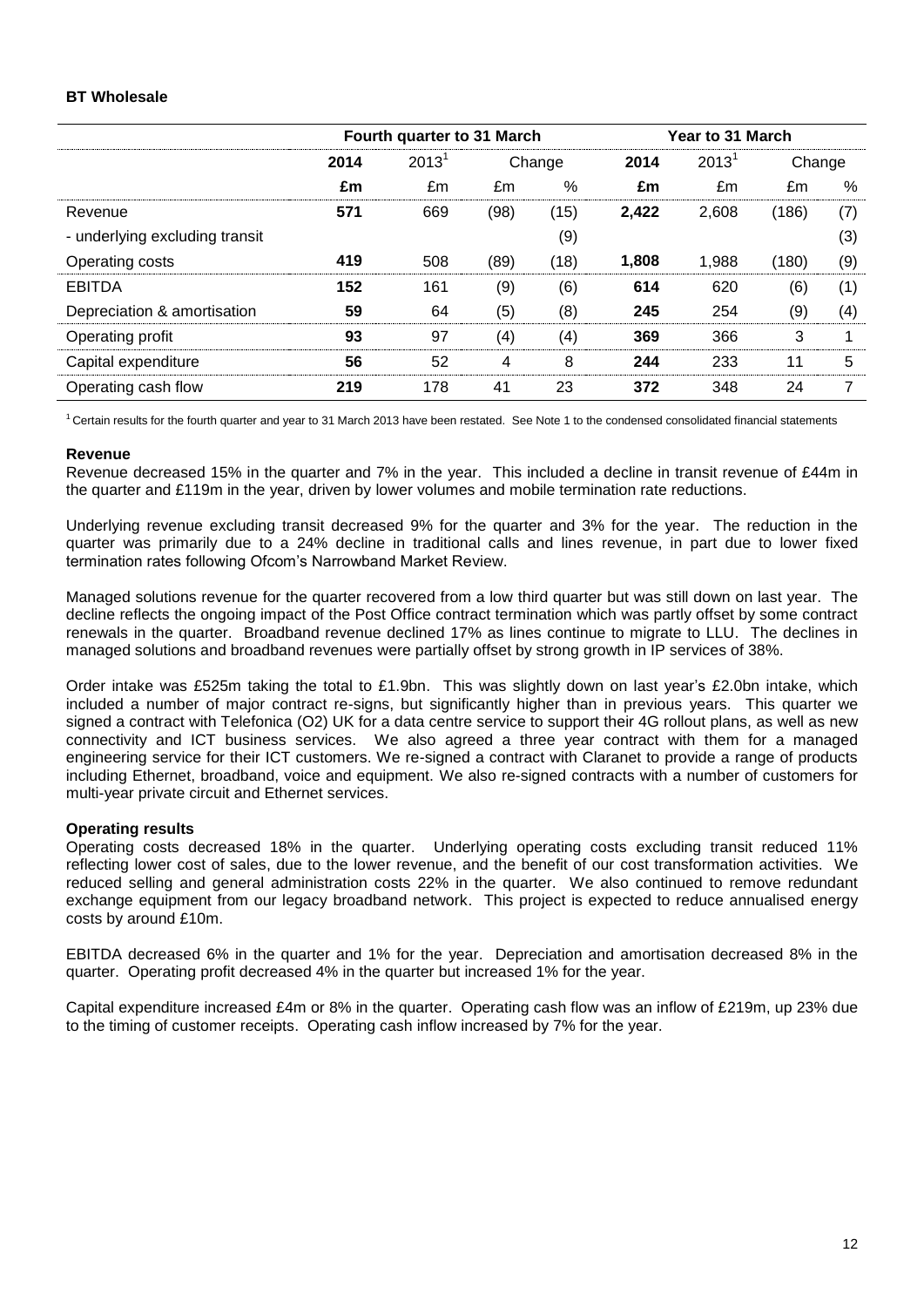## **Openreach**

|                             | Fourth quarter to 31 March |          |      |        | Year to 31 March |          |      |        |
|-----------------------------|----------------------------|----------|------|--------|------------------|----------|------|--------|
|                             | 2014                       | $2013^1$ |      | Change | 2014             | $2013^1$ |      | Change |
|                             | £m                         | £m       | £m   | %      | £m               | £m       | £m   | %      |
| Revenue                     | 1,271                      | 1,276    | (5)  | 0      | 5,061            | 5,115    | (54) | (1)    |
| Operating costs             | 577                        | 593      | (16) | (3)    | 2,460            | 2,473    | (13) | (1)    |
| <b>EBITDA</b>               | 694                        | 683      | 11   | 2      | 2,601            | 2,642    | (41) | (2)    |
| Depreciation & amortisation | 337                        | 355      | (18) | (5)    | 1,406            | 1,428    | (22) | (2)    |
| Operating profit            | 357                        | 328      | 29   | 9      | 1,195            | 1,214    | (19) | (2)    |
| Capital expenditure         | 252                        | 293      | (41) | (14)   | 1,049            | 1.144    | (95) | (8)    |
| Operating cash flow         | 460                        | 410      | 50   | 12     | 1,492            | 1.475    | 17   |        |

<sup>1</sup>Certain results for the fourth quarter and year to 31 March 2013 have been restated. See Note 1 to the condensed consolidated financial statements

#### **Revenue**

Revenue was flat in the quarter and down 1% in the year. Regulatory price changes had a negative impact of around £70m in the quarter and around £260m in the year, the equivalent of around 5%. In the quarter this was mostly offset by 63% growth in fibre broadband revenue and a 3% increase in Ethernet revenue.

The physical line base grew by 6,000 in the quarter. It grew 83,000 over the year compared with a 54,000 increase last year.

We have passed over 19m premises with our fibre rollout, around two thirds of UK premises. As a result, the UK now boasts the widest fibre broadband coverage of the five largest Western European countries. We continue to make progress with extending the reach of fibre beyond our commercial footprint. We have now started the build phase in all 44 areas of the BDUK contracts we have won. We passed around 315,000 premises in these areas in the quarter, and have now passed more than 630,000 in total.

We achieved 347,000 net fibre connections in the quarter, an increase of 28%, and 1.3m net connections in the year, an increase of 45%. This almost doubled the number of homes and businesses now connected to over 2.7m. Overall broadband market net additions were 217,000, 24% down on last year partly reflecting the increased focus on repair activity rather than provision following the adverse weather.

### **Operating results**

Operating costs reduced 3% in the quarter. Cost efficiencies and some one-off benefits more than offset pay inflation and the additional work to help people whose service was affected by the adverse weather. EBITDA increased 2%, and with depreciation and amortisation down 5%, operating profit was up 9%. EBITDA was down 2% for the year.

Capital expenditure decreased 14% in the quarter. While our commercial fibre build is nearing completion, we have maintained the same intensity of overall fibre rollout through the BDUK programme. We received £55m of grant funding in the quarter relating to this. Operating cash flow increased 12%, largely reflecting lower capital expenditure. Operating cash flow increased 1% in the year.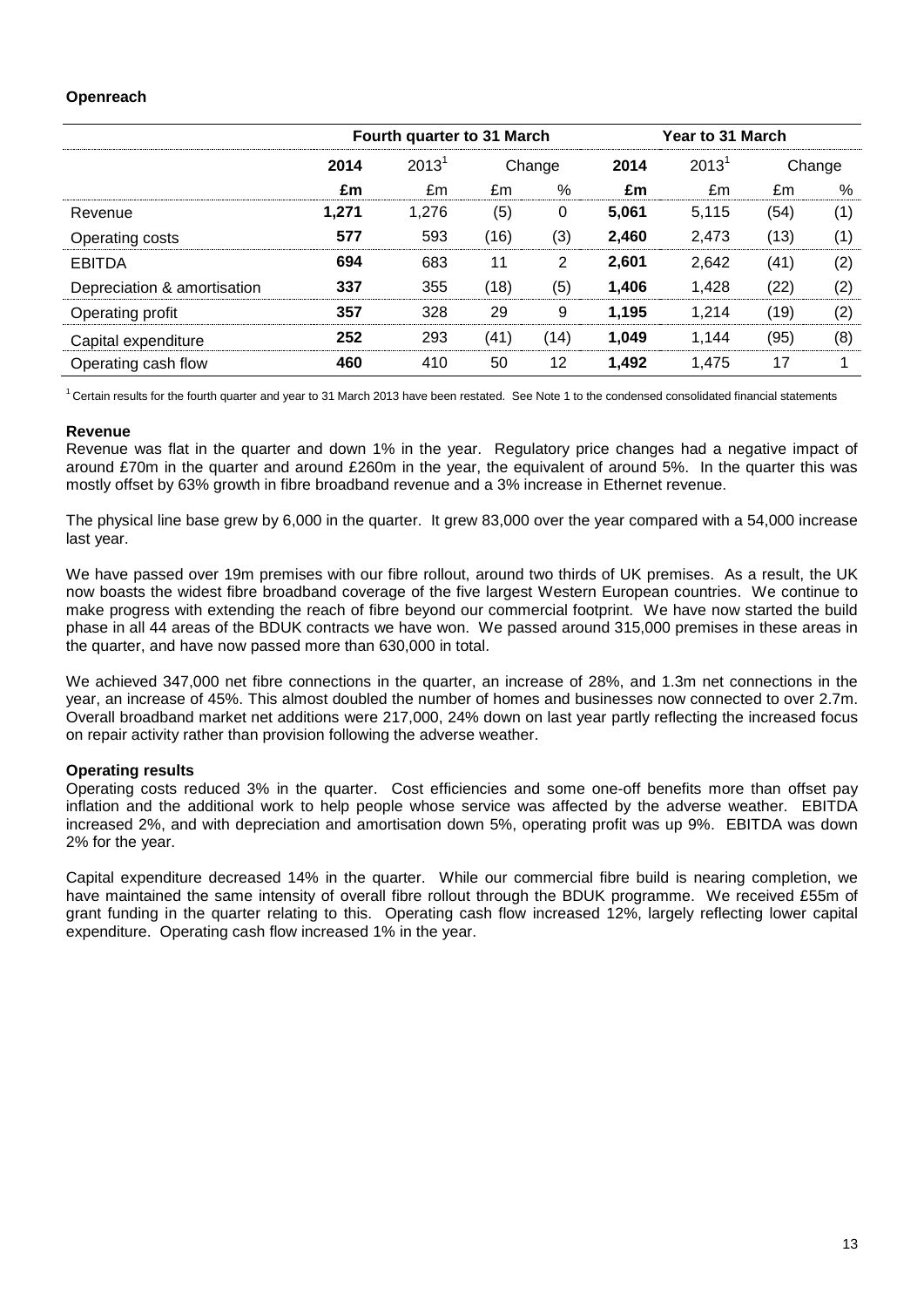## **FINANCIAL STATEMENTS**

### **Group income statement**

For the fourth quarter to 31 March 2014

|                                    |                | <b>Before</b>    | <b>Specific items</b> |         |
|------------------------------------|----------------|------------------|-----------------------|---------|
|                                    |                | specific items   | (Note 4)              | Total   |
|                                    | <b>Note</b>    | £m               | £m                    | £m      |
| <b>Revenue</b>                     | $\overline{2}$ | 4,748            |                       | 4,748   |
| Operating costs                    | 3              | (3,694)          | (94)                  | (3,788) |
| <b>Operating profit</b>            |                | 1,054            | (94)                  | 960     |
| Finance expense                    |                | (155)            | (59)                  | (214)   |
| Finance income                     |                | 2                |                       | 2       |
| Net finance expense                |                | (153)            | (59)                  | (212)   |
| Loss on disposal of joint ventures |                |                  | (1)                   | (1)     |
| <b>Profit before tax</b>           |                | 901              | (154)                 | 747     |
| Tax                                |                | (191)            | 10                    | (181)   |
| Profit for the period              |                | 710              | (144)                 | 566     |
| <b>Earnings per share</b>          | 9              |                  |                       |         |
| - basic                            |                | 9.0 <sub>p</sub> |                       | 7.2p    |
| - diluted                          |                | 8.6p             |                       | 6.8p    |

### **Group income statement**

For the fourth quarter to 31 March 2013

|                           |             | <b>Before</b><br>specific items<br>Restated <sup>1</sup> | <b>Specific items</b><br>(Note 4)<br><b>Restated</b> | Total<br>Restated <sup>1</sup> |
|---------------------------|-------------|----------------------------------------------------------|------------------------------------------------------|--------------------------------|
|                           | <b>Note</b> | £m                                                       | £m                                                   | £m                             |
| <b>Revenue</b>            | 2           | 4,815                                                    |                                                      | 4,815                          |
| Operating costs           | 3           | (3,843)                                                  | (151)                                                | (3,994)                        |
| <b>Operating profit</b>   |             | 972                                                      | (151)                                                | 821                            |
| Finance expense           |             | (151)                                                    | (34)                                                 | (185)                          |
| Finance income            |             | 3                                                        |                                                      | 3                              |
| Net finance expense       |             | (148)                                                    | (34)                                                 | (182)                          |
| <b>Profit before tax</b>  |             | 824                                                      | (185)                                                | 639                            |
| Tax                       |             | (181)                                                    | 97                                                   | (84)                           |
| Profit for the period     |             | 643                                                      | (88)                                                 | 555                            |
| <b>Earnings per share</b> | 9           |                                                          |                                                      |                                |
| - basic                   |             | 8.2p                                                     |                                                      | 7.1p                           |
| - diluted                 |             | 7.8p                                                     |                                                      | 6.8p                           |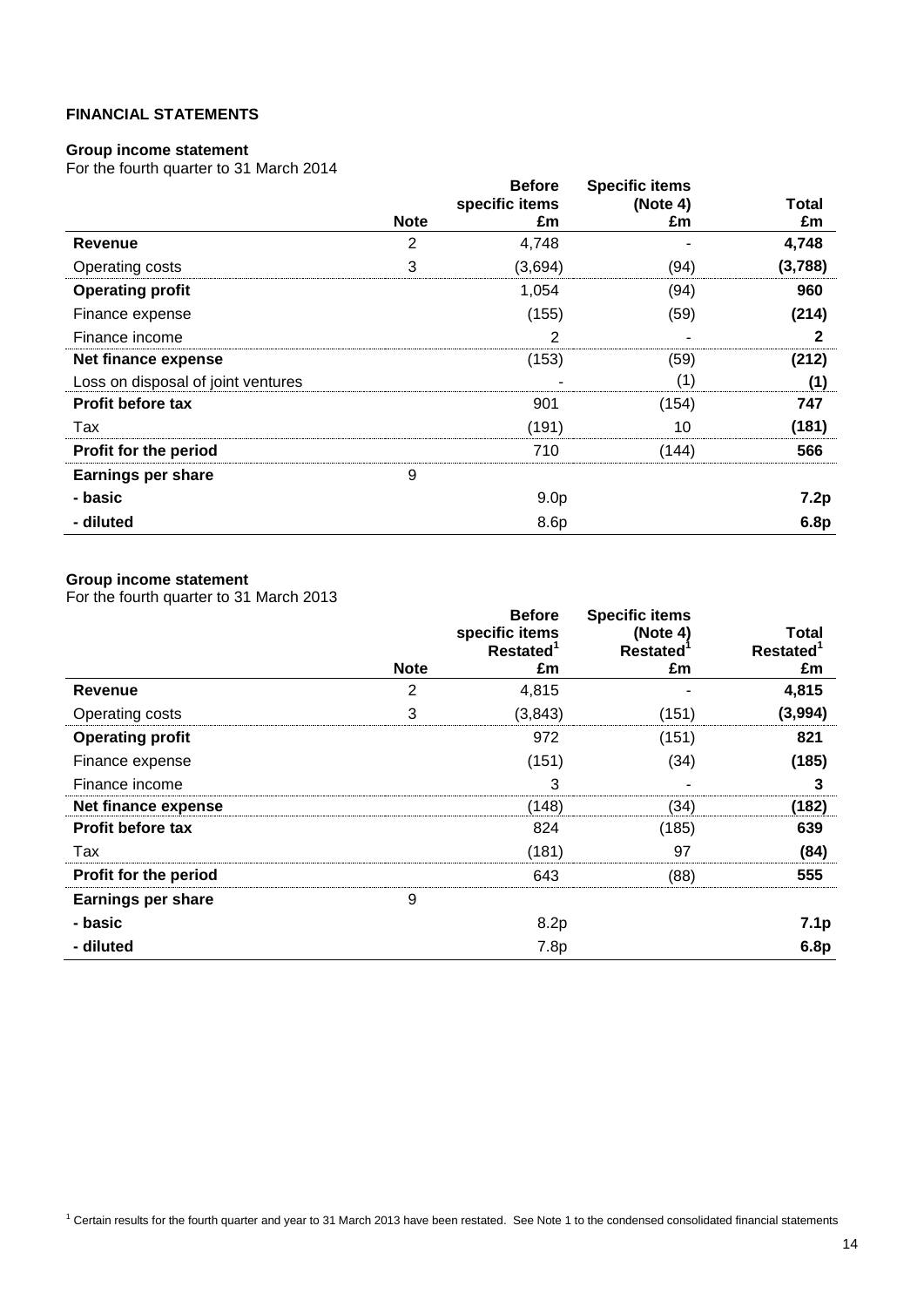## **Group income statement**

For the year to 31 March 2014

|                                                            |                | <b>Before</b>  | <b>Specific items</b> |              |
|------------------------------------------------------------|----------------|----------------|-----------------------|--------------|
|                                                            |                | specific items | (Note 4)              | <b>Total</b> |
|                                                            | <b>Note</b>    | £m             | £m                    | £m           |
| <b>Revenue</b>                                             | $\overline{2}$ | 18,287         |                       | 18,287       |
| Operating costs                                            | 3              | (14, 866)      | (276)                 | (15, 142)    |
| <b>Operating profit</b>                                    |                | 3,421          | (276)                 | 3,145        |
| Finance expense                                            |                | (603)          | (235)                 | (838)        |
| Finance income                                             |                | 12             |                       | 12           |
| Net finance expense                                        |                | (591)          | (235)                 | (826)        |
| Share of post tax loss of associates and<br>joint ventures |                | (3)            |                       | (3)          |
| Loss on disposal of associates and joint<br>ventures       |                |                | (4)                   | (4)          |
| <b>Profit before tax</b>                                   |                | 2,827          | (515)                 | 2,312        |
| Tax                                                        |                | (613)          | 319                   | (294)        |
| Profit for the year                                        |                | 2,214          | (196)                 | 2,018        |
| <b>Earnings per share</b>                                  | 9              |                |                       |              |
| - basic                                                    |                | 28.2p          |                       | 25.7p        |
| - diluted                                                  |                | 26.9p          |                       | 24.5p        |

## **Group income statement**

For the year to 31 March 2013

|                                                               |                  | <b>Before</b><br>specific items<br>Restated <sup>1</sup> | <b>Specific items</b><br>(Note 4)<br><b>Restated</b> | Total<br>Restated <sup>1</sup> |
|---------------------------------------------------------------|------------------|----------------------------------------------------------|------------------------------------------------------|--------------------------------|
| <b>Revenue</b>                                                | <b>Note</b><br>2 | £m<br>18,339                                             | £m<br>(236)                                          | £m<br>18,103                   |
| Operating costs                                               | 3                | (15,039)                                                 | (116)                                                | (15, 155)                      |
| <b>Operating profit</b>                                       |                  | 3,300                                                    | (352)                                                | 2,948                          |
| Finance expense                                               |                  | (666)                                                    | (119)                                                | (785)                          |
| Finance income                                                |                  | 13                                                       |                                                      | 13                             |
| Net finance expense                                           |                  | (653)                                                    | (119)                                                | (772)                          |
| Share of post tax profits of associates and<br>joint ventures |                  | 9                                                        |                                                      | 9                              |
| Profit on disposal of associate                               |                  |                                                          | 130                                                  | 130                            |
| <b>Profit before tax</b>                                      |                  | 2,656                                                    | (341)                                                | 2,315                          |
| Tax                                                           |                  | (597)                                                    | 230                                                  | (367)                          |
| Profit for the year                                           |                  | 2,059                                                    | (111)                                                | 1,948                          |
| <b>Earnings per share</b>                                     | 9                |                                                          |                                                      |                                |
| - basic                                                       |                  | 26.3p                                                    |                                                      | 24.8p                          |
| - diluted                                                     |                  | 25.1p                                                    |                                                      | 23.7p                          |

 $1$  Certain results for the fourth quarter and year to 31 March 2013 have been restated. See Note 1 to the condensed consolidated financial statements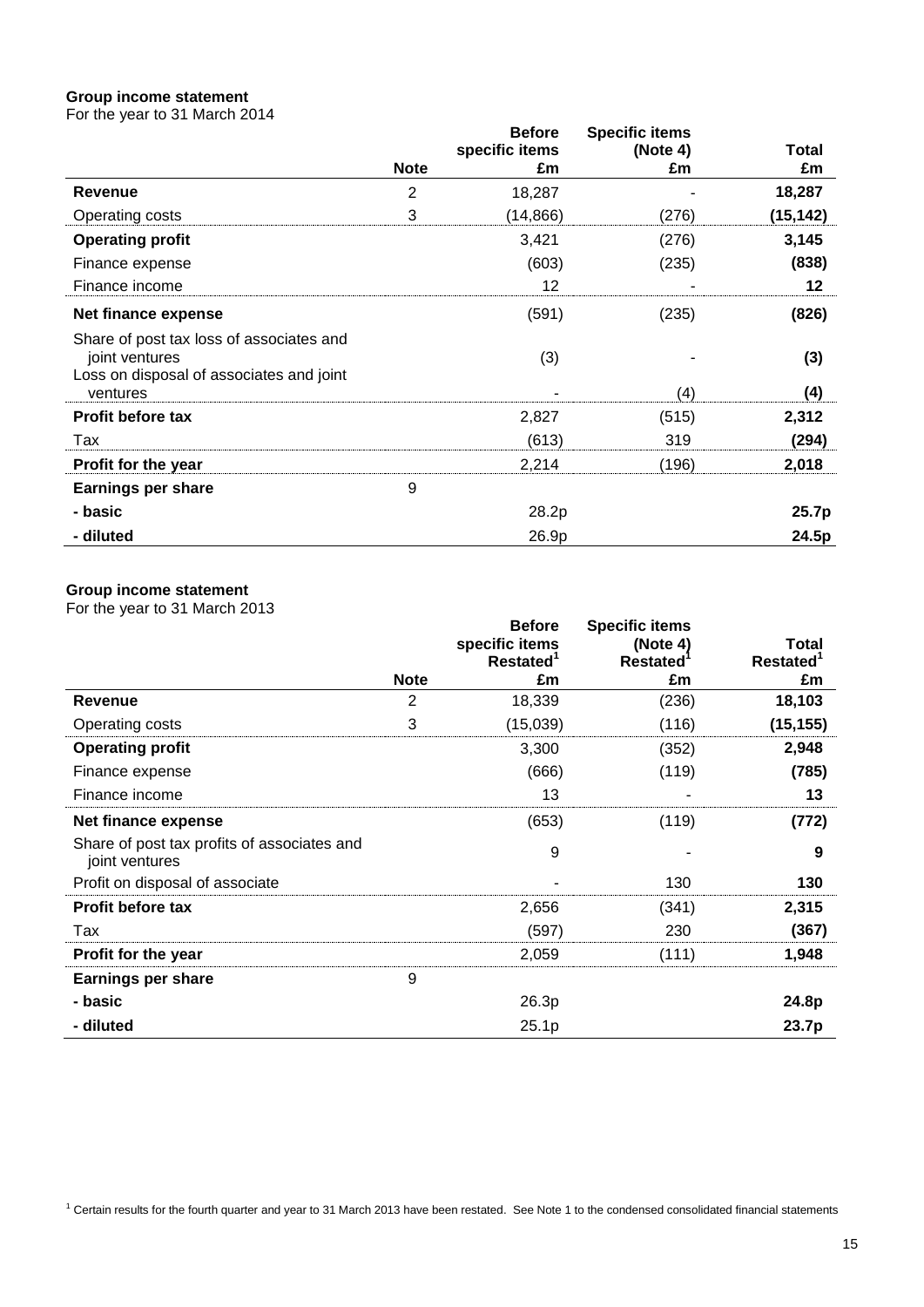### **Group statement of comprehensive income**

For the fourth quarter and year to 31 March

| Full the fuulth quarter and year to 31 March                                |                   |                       |          |          |
|-----------------------------------------------------------------------------|-------------------|-----------------------|----------|----------|
|                                                                             | Fourth quarter to |                       |          | Year to  |
|                                                                             |                   | 31 March              | 31 March |          |
|                                                                             |                   | 2013                  |          | 2013     |
|                                                                             | 2014              | Restated <sup>1</sup> | 2014     | Restated |
|                                                                             | £m                | £m                    | £m       | £m       |
| Profit for the period                                                       | 566               | 555                   | 2,018    | 1,948    |
| Other comprehensive income (loss)                                           |                   |                       |          |          |
| Items that will not be reclassified to the income                           |                   |                       |          |          |
| statement                                                                   |                   |                       |          |          |
| Actuarial losses relating to retirement benefit<br>obligations              | (46)              | (733)                 | (1, 179) | (3, 569) |
| Tax on actuarial losses                                                     | 39                | 162                   | 16       | 762      |
| Items that may be reclassified subsequently to the<br>income statement      |                   |                       |          |          |
| Exchange differences on translation of foreign<br>operations                | (6)               | 116                   | (176)    | 59       |
| Fair value movements on available-for-sale assets                           | (3)               | 16                    | (27)     | 14       |
| Fair value movements on cash flow hedges:                                   |                   |                       |          |          |
| - net fair value (losses) gains                                             | (33)              | 401                   | (528)    | 105      |
| - recognised in income and expense                                          | 48                | (335)                 | 384      | (168)    |
| Tax on components of other comprehensive income<br>that may be reclassified | (16)              | (1)                   | 4        | 24       |
| Other comprehensive loss for the period, net of tax                         | (17)              | (374)                 | (1, 506) | (2, 773) |
| Total comprehensive income (loss) for the period                            | 549               | 181                   | 512      | (825)    |

<sup>1</sup> Certain results for the fourth quarter and year to 31 March 2013 have been restated. See Note 1 to the condensed consolidated financial statements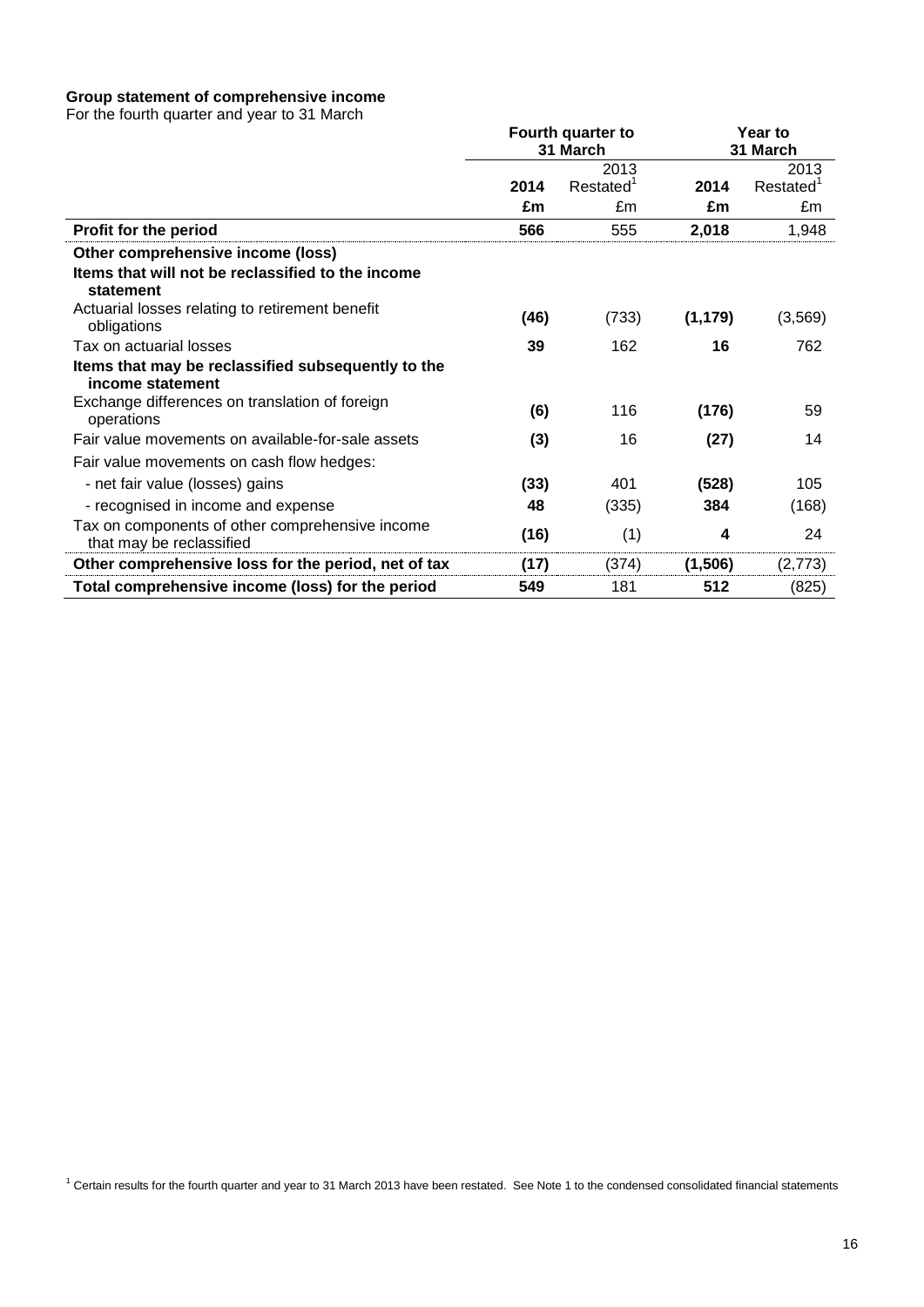## **Group statement of changes in equity**

For the year to 31 March

|                                                              | <b>Share</b><br>capital | <b>Share</b><br>premium | Own<br>shares | <b>Other</b><br>reserves | <b>Retained</b><br>earnings | <b>Total</b><br>equity |
|--------------------------------------------------------------|-------------------------|-------------------------|---------------|--------------------------|-----------------------------|------------------------|
|                                                              | £m                      | £m                      | £m            | £m                       | £m                          | £m                     |
| <b>At 1 April 2012</b>                                       | 408                     | 62                      | (1,018)       | 1,756                    | 100                         | 1,308                  |
| Profit for the year <sup>1</sup>                             |                         |                         |               |                          | 1,948                       | 1,948                  |
| Other comprehensive income (loss)<br>before tax <sup>1</sup> |                         |                         |               | 178                      | (3, 569)                    | (3, 391)               |
| Tax on other comprehensive income<br>$(logs)^1$              |                         |                         |               | 24                       | 762                         | 786                    |
| Transferred to the income statement                          |                         |                         |               | (168)                    |                             | (168)                  |
| Comprehensive income (loss)                                  |                         |                         |               | 34                       | (859)                       | (825)                  |
| Dividends to shareholders                                    |                         |                         |               |                          | (684)                       | (684)                  |
| Share-based payments                                         |                         |                         |               |                          | 64                          | 64                     |
| Tax on share-based payments                                  |                         |                         |               |                          | 68                          | 68                     |
| Net buyback of own shares                                    |                         |                         | 186           |                          | (379)                       | (193)                  |
| <b>At 1 April 2013</b>                                       | 408                     | 62                      | (832)         | 1,790                    | (1,690)                     | (262)                  |
| Profit for the year                                          |                         |                         |               |                          | 2,018                       | 2,018                  |
| Other comprehensive loss before tax                          |                         |                         |               | (731)                    | (1, 179)                    | (1, 910)               |
| Tax on other comprehensive loss                              |                         |                         |               | 4                        | 16                          | 20                     |
| Transferred from the income statement                        |                         |                         |               | 384                      |                             | 384                    |
| Comprehensive (loss) income                                  |                         |                         |               | (343)                    | 855                         | 512                    |
| Dividends to shareholders                                    |                         |                         |               |                          | (781)                       | (781)                  |
| Share-based payments                                         |                         |                         |               |                          | 60                          | 60                     |
| Tax on share-based payments                                  |                         |                         |               |                          | 106                         | 106                    |
| Net buyback of own shares                                    |                         |                         | 3             |                          | (230)                       | (227)                  |
| At 31 March 2014                                             | 408                     | 62                      | (829)         | 1,447                    | (1,680)                     | (592)                  |

 $1$  Certain results for the fourth quarter and year to 31 March 2013 have been restated. See Note 1 to the condensed consolidated financial statements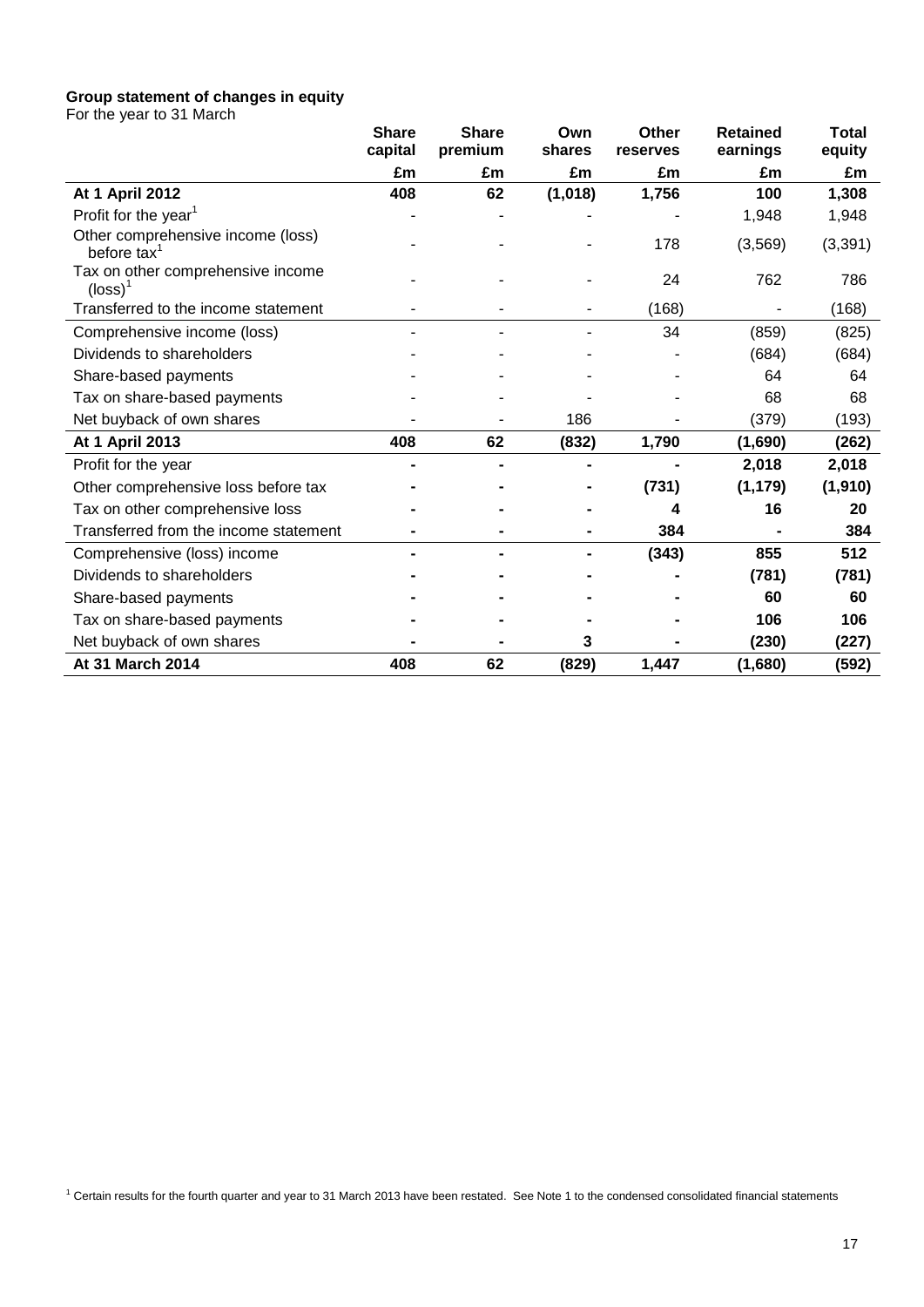## **Group cash flow statement**

|                                                                | Fourth quarter to |                       | Year to  |                       |
|----------------------------------------------------------------|-------------------|-----------------------|----------|-----------------------|
|                                                                |                   | 31 March              |          | 31 March              |
|                                                                |                   | 2013                  |          | 2013                  |
|                                                                | 2014              | Restated <sup>1</sup> | 2014     | Restated <sup>1</sup> |
|                                                                | £m                | £m                    | £m       | £m                    |
| Profit before tax <sup>1</sup>                                 | 747               | 639                   | 2,312    | 2,315                 |
| Depreciation and amortisation                                  | 651               | 692                   | 2,695    | 2,843                 |
| Net finance expense <sup>1</sup>                               | 212               | 182                   | 826      | 772                   |
| Profit on disposal of subsidiary                               |                   |                       |          | (7)                   |
| Associates and joint ventures                                  |                   |                       | 3        | (9)                   |
| Loss (profit) on disposal of associate                         |                   |                       | 4        | (130)                 |
| Share-based payments                                           | 11                | 9                     | 60       | 64                    |
| Decrease (increase) in working capital                         | 513               | 533                   | (402)    | (2)                   |
| Provisions, pensions and other non-cash movements <sup>2</sup> | (405)             | (412)                 | (355)    | (487)                 |
| <b>Cash inflow from operations</b>                             | 1,730             | 1,643                 | 5,143    | 5,359                 |
| Tax paid                                                       | (131)             | (25)                  | (347)    | (64)                  |
| Net cash inflow from operating activities                      | 1,599             | 1,618                 | 4,796    | 5,295                 |
| <b>Cash flow from investing activities</b>                     |                   |                       |          |                       |
| Interest received                                              | 2                 | 1                     | 6        | 9                     |
| Dividends received from associates and joint ventures          |                   | 2                     |          | 3                     |
| Proceeds on disposal of property, plant and equipment          | 3                 | 29                    | 10       | 43                    |
| Acquisition of subsidiaries, net of cash acquired              | (3)               | (54)                  | (21)     | (60)                  |
| Sale of subsidiaries, net of cash and bank overdrafts          |                   |                       |          | 17                    |
| Acquisition of joint ventures                                  | (1)               |                       | (3)      | (5)                   |
| Disposal of associates and joint ventures                      |                   |                       | 2        | 270                   |
| Purchases of property, plant and equipment and software        | (547)             | (601)                 | (2, 356) | (2,481)               |
| Purchases of telecommunications licences                       |                   | (202)                 |          | (202)                 |
| Net sale of non-current asset investments                      | 3                 |                       | 3        | 1                     |
| Purchases of current financial assets                          | (2,827)           | (2,200)               | (8, 773) | (8, 875)              |
| Sale of current financial assets                               | 1,911             | 3,343                 | 7,531    | 8,856                 |
| Net cash (used) received in investing activities               | (1, 459)          | 318                   | (3,600)  | (2, 424)              |
| <b>Cash flow from financing activities</b>                     |                   |                       |          |                       |
| Interest paid                                                  | (112)             | (141)                 | (614)    | (701)                 |
| Equity dividends paid                                          | (267)             | (234)                 | (778)    | (683)                 |
| New borrowings                                                 | 795               | 2                     | 1,195    | 798                   |
| Repayment of borrowings                                        |                   | (1, 355)              | (321)    | (1,663)               |
| Repayment of finance lease liabilities                         | (7)               | (4)                   | (18)     | (15)                  |
| Cash flows from derivatives related to net debt                | 19                | 39                    | (209)    | 33                    |
| Net (repayment of) proceeds on commercial paper                | (263)             | 199                   | (420)    | 153                   |
| Proceeds on issue of own shares                                | 16                | 12                    | 75       | 109                   |
| Repurchase of ordinary share capital                           | (74)              | (73)                  | (302)    | (302)                 |
| Net cash received (used) in financing activities               | 107               | (1, 555)              | (1, 392) | (2,271)               |
| Net increase (decrease) in cash and cash equivalents           | 247               | 381                   | (196)    | 600                   |
| Opening cash and cash equivalents                              | 446               | 533                   | 919      | 323                   |
| Net increase (decrease) in cash and cash equivalents           | 247               | 381                   | (196)    | 600                   |
| Effect of exchange rate movements                              | (9)               | 5                     | (39)     | (4)                   |
| <b>Closing cash and cash equivalents</b>                       | 684               | 919                   | 684      | 919                   |

 $1$  Certain results for the quarter and year ended 31 March 2013 have been restated, see Note 1 to the condensed consolidated financial statements

<sup>2</sup> Includes pension deficit payments of £325m in the quarter and year ended 31 March 2014 (2012/13: £325m)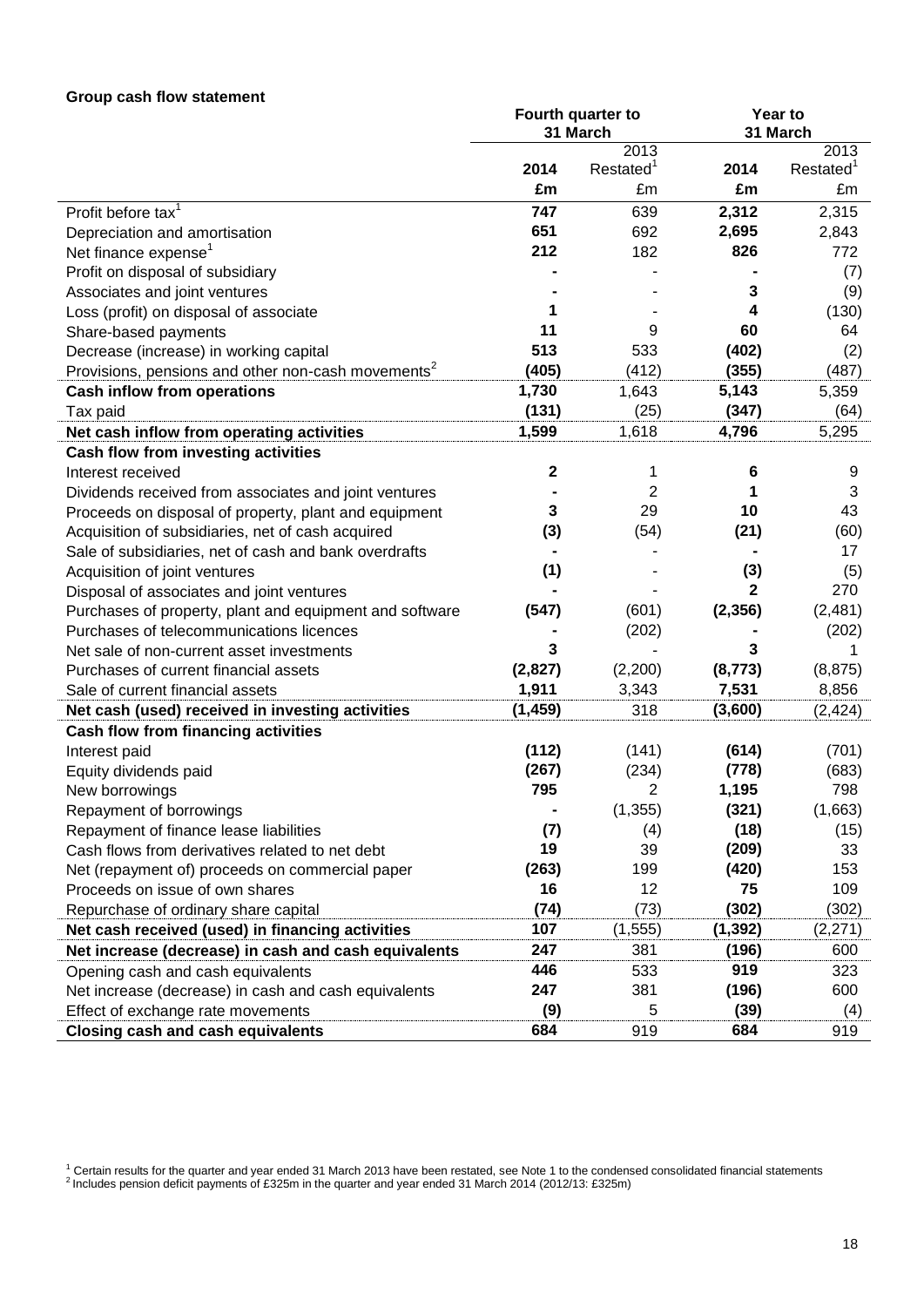## **Group balance sheet**

|                                              | 31 March 2014 | 31 March 2013 |
|----------------------------------------------|---------------|---------------|
|                                              | £m            | £m            |
| <b>Non-current assets</b>                    |               |               |
| Intangible assets                            | 3,087         | 3,258         |
| Property, plant and equipment                | 13,840        | 14,153        |
| Derivative financial instruments             | 539           | 1,080         |
| Investments                                  | 34            | 64            |
| Associates and joint ventures                | 18            | 28            |
| Trade and other receivables                  | 214           | 184           |
| Deferred tax assets                          | 1,460         | 1,438         |
|                                              | 19,192        | 20,205        |
|                                              |               |               |
| <b>Current assets</b>                        |               |               |
| Programme rights                             | 108           |               |
| Inventories                                  | 82            | 103           |
| Trade and other receivables                  | 2,907         | 2,930         |
| Current tax receivable                       | 26            | 16            |
| Derivative financial instruments             | 114           | 170           |
| Investments                                  | 1,774         | 531           |
| Cash and cash equivalents                    | 695           | 924           |
|                                              | 5,706         | 4,674         |
| <b>Current liabilities</b>                   |               |               |
| Loans and other borrowings                   | 1,873         | 1,736         |
| Derivative financial instruments             | 139           | 74            |
| Trade and other payables                     | 5,261         | 5,574         |
| <b>Current tax liabilities</b>               | 315           | 100           |
| Provisions                                   | 99            | 120           |
|                                              | 7,687         | 7,604         |
|                                              |               |               |
| <b>Total assets less current liabilities</b> | 17,211        | 17,275        |
|                                              |               |               |
| <b>Non-current liabilities</b>               |               |               |
| Loans and other borrowings                   | 7,941         | 8,277         |
| Derivative financial instruments             | 679           | 802           |
| Retirement benefit obligations               | 7,022<br>898  | 5,856         |
| Other payables<br>Deferred tax liabilities   | 829           | 883           |
|                                              | 434           | 1,209         |
| Provisions                                   |               | 510           |
|                                              | 17,803        | 17,537        |
| <b>Equity</b>                                |               |               |
| Ordinary shares                              | 408           | 408           |
| Reserves (deficit)                           | (1,000)       | (670)         |
| <b>Total deficit</b>                         | (592)         | (262)         |
|                                              | 17,211        | 17,275        |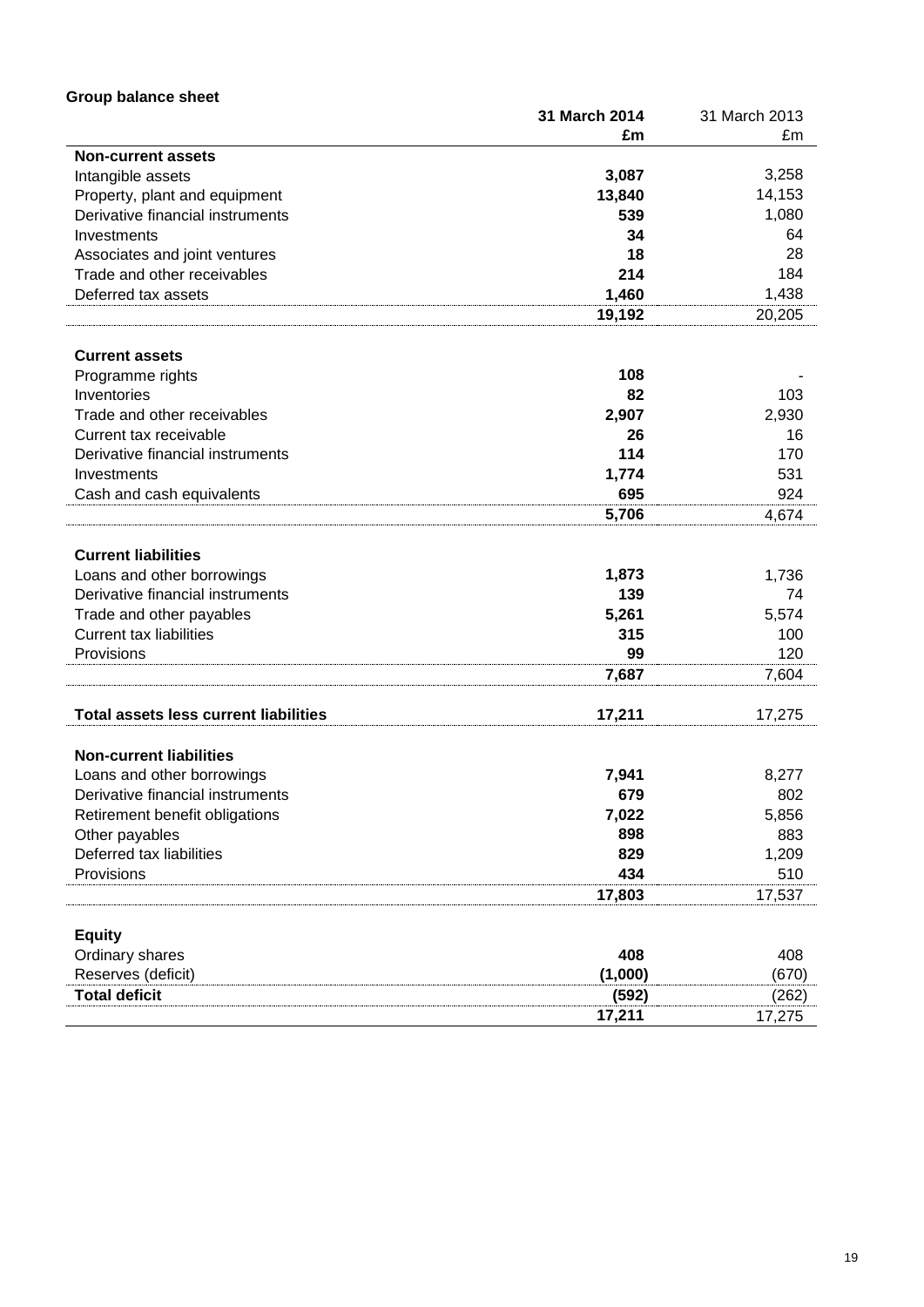## **NOTES TO THE CONDENSED CONSOLIDATED FINANCIAL STATEMENTS**

### **1 Basis of preparation and accounting policies**

The final results for the year to 31 March 2014 have been extracted from the audited consolidated financial statements which have not yet been delivered to the Registrar of Companies but are expected to be published on 22 May 2014. The financial statements for the fourth quarter to 31 March 2014 are unaudited.

The financial information set out above does not constitute the company's statutory accounts for the years to 31 March 2014 or 2013 but is derived from those accounts. The auditors have reported on those accounts; their reports (i) were unqualified, (ii) did not include a reference to any matters to which the auditors drew attention by way of emphasis without qualifying their report and (iii) did not contain a statement under section 498 (2) or (3) of the Companies Act 2006 in respect of the accounts for the year to 31 March 2013 and 31 March 2014. Statutory accounts for the year to 31 March 2013 were approved by the Board of Directors on 9 May 2013, published on 23 May 2013 and delivered to the Registrar of Companies.

### **Changes in presentation and restatement of the financial statements**

To simplify our reporting, starting from 1 April 2013 we no longer separately report other operating income. We have re-presented items previously reported as other operating income, as either revenue or a reduction in operating costs, as appropriate. Other operating income before specific items was £392m in the year ended 31 March 2013 (Q4 2012/13: £111m). This change increases group revenue by £86m for the year ended 31 March 2013 (Q4 2012/13: £30m) and reduces operating costs by £306m (Q4 2012/13: £81m). There is no impact on the group's EBITDA or profit before tax.

Effective from 1 April 2013, we have made a number of changes that simplify our internal trading and more closely align our line of business financial results with our regulatory accounts. We have also adjusted the disclosure of our lines of business to reflect customer account moves and to better reflect their commercial activity.

In July 2013, we announced the separation of BT Retail into two new lines of business – BT Business and BT Consumer. On 25 February 2014 we published revised financial and operational performance measures and, in order to present historical information on a consistent basis with the current year's results, we have revised comparative information for the year ended 31 March 2013 to reflect these changes. These impact the financial results of individual lines of business, but have no impact on the total group results.

Finally, IAS 19 Employee Benefits (Revised) came into effect from 1 April 2013 and we have restated comparative figures to reflect the position had it applied before this date. For the year ended 31 March 2013, this has increased operating costs by £38m (Q4 2012/13: £9m) and has reduced net finance income on pensions (treated as a specific item) by £148m (Q4 2012/13: £39m), resulting in an overall reduction of £38m in reported EBITDA (Q4 2012/13: £9m) and adjusted profit before tax. Reported profit before tax and reported profit after tax, which are after the impact of specific items, are reduced by £186m (Q4 2012/13: £48m) and £143m (Q4 2012/13: £36m), respectively. There is no impact on the group's free cash flow.

More details are set out in our related press releases published on 13 June 2013 and 25 February 2014.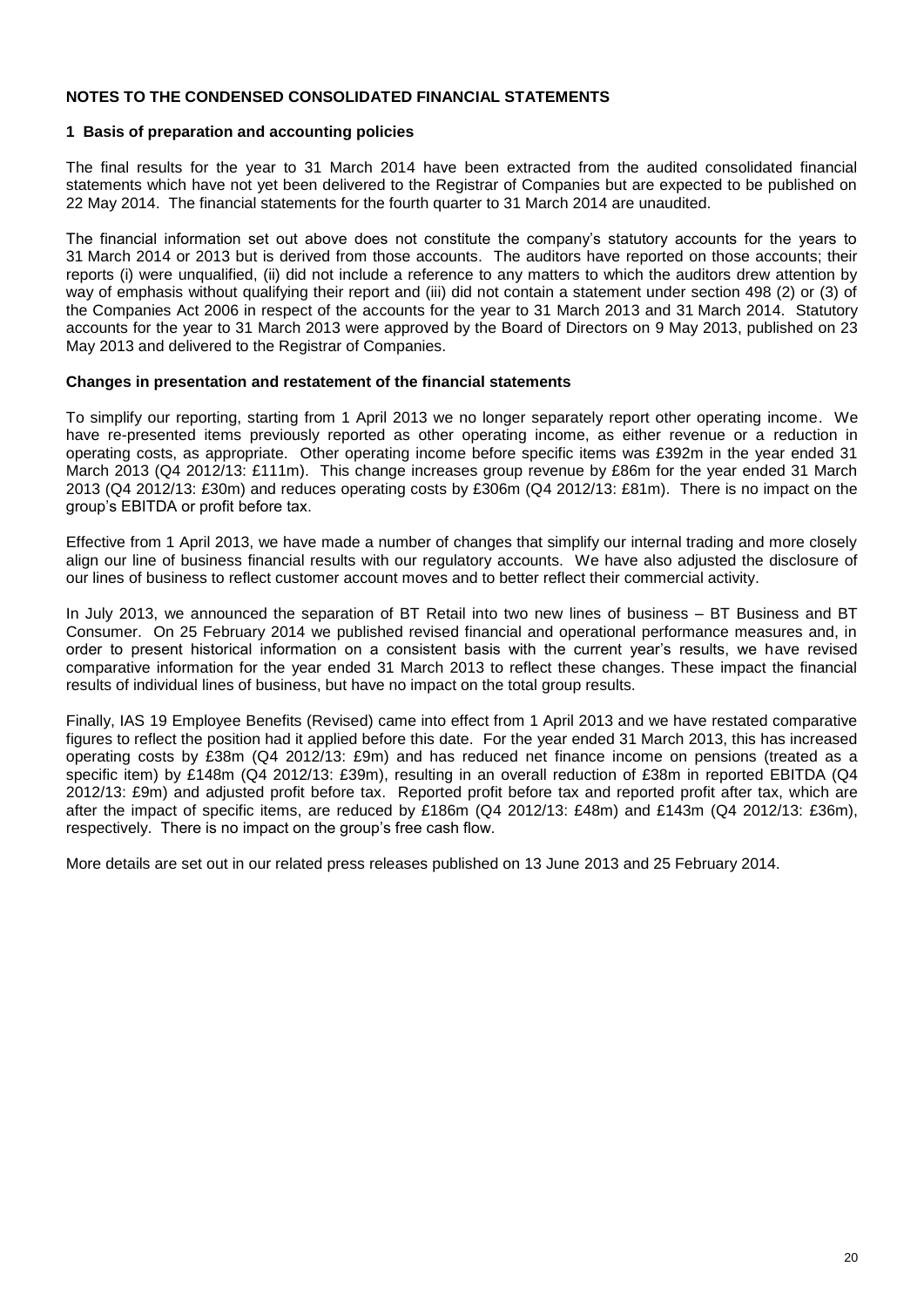# **2 Operating results – by line of business<sup>1</sup>**

|                                                         |                 |                |               |                     | Group        |
|---------------------------------------------------------|-----------------|----------------|---------------|---------------------|--------------|
|                                                         | <b>External</b> | Internal       | Group         | Group               | operating    |
|                                                         | revenue<br>£m   | revenue<br>£m  | revenue<br>£m | <b>EBITDA</b><br>£m | profit<br>£m |
|                                                         |                 |                |               |                     |              |
| Fourth quarter to 31 March 2014                         |                 |                |               |                     |              |
| <b>BT Global Services</b>                               | 1,857           |                | 1,857         | 286                 | 133          |
| <b>BT</b> Business                                      | 746             | 149            | 895           | 287                 | 241          |
| <b>BT Consumer</b>                                      | 1,054           | 14             | 1,068         | 269                 | 213          |
| <b>BT</b> Wholesale                                     | 571             |                | 571           | 152                 | 93           |
| Openreach                                               | 468             | 803            | 1,271         | 694                 | 357          |
| Other and intra-group items <sup>3</sup>                | 52              | (966)          | (914)         | 17                  | 17           |
| Total                                                   | 4,748           | $\blacksquare$ | 4,748         | 1,705               | 1,054        |
|                                                         |                 |                |               |                     |              |
| Fourth quarter to 31 March 2013 - restated <sup>2</sup> |                 |                |               |                     |              |
| <b>BT Global Services</b>                               | 1,934           |                | 1,934         | 264                 | 104          |
| <b>BT</b> Business                                      | 758             | 164            | 922           | 284                 | 225          |
| <b>BT Consumer</b>                                      | 970             | 12             | 982           | 256                 | 195          |
| <b>BT</b> Wholesale                                     | 669             |                | 669           | 161                 | 97           |
| Openreach                                               | 452             | 824            | 1,276         | 683                 | 328          |
| Other and intra-group items <sup>3</sup>                | 32              | (1,000)        | (968)         | 16                  | 23           |
| Total                                                   | 4,815           | -              | 4,815         | 1,664               | 972          |
|                                                         |                 |                |               |                     |              |
| Year to 31 March 2014                                   |                 |                |               |                     |              |
| <b>BT Global Services</b>                               | 7,041           |                | 7,041         | 932                 | 326          |
| <b>BT</b> Business                                      | 2,930           | 579            | 3,509         | 1,098               | 892          |
| <b>BT Consumer</b>                                      | 3,970           | 49             | 4,019         | 833                 | 614          |
| <b>BT</b> Wholesale                                     | 2,422           |                | 2,422         | 614                 | 369          |
| Openreach                                               | 1,822           | 3,239          | 5,061         | 2,601               | 1,195        |
| Other and intra-group items <sup>3</sup>                | 102             | (3,867)        | (3,765)       | 38                  | 25           |
| Total                                                   | 18,287          | $\blacksquare$ | 18,287        | 6,116               | 3,421        |
|                                                         |                 |                |               |                     |              |
| Year to 31 March 2013 - restated <sup>2</sup>           |                 |                |               |                     |              |
| <b>BT Global Services</b>                               | 7,170           |                | 7,170         | 832                 | 207          |
| <b>BT</b> Business                                      | 2,937           | 579            | 3,516         | 1,047               | 802          |
| <b>BT Consumer</b>                                      | 3,802           | 44             | 3,846         | 968                 | 720          |
| <b>BT</b> Wholesale                                     | 2,608           |                | 2,608         | 620                 | 366          |
| Openreach                                               | 1,747           | 3,368          | 5,115         | 2,642               | 1,214        |
| Other and intra-group items <sup>3</sup>                | 75              | (3,991)        | (3,916)       | 34                  | (9)          |
| Total                                                   | 18,339          | -              | 18,339        | 6,143               | 3,300        |

<sup>1</sup> Before specific items

 $2$  Restated, see Note 1 to the condensed consolidated financial statements

 $3$  Elimination of intra-group revenue, which is included in the total revenue of the originating business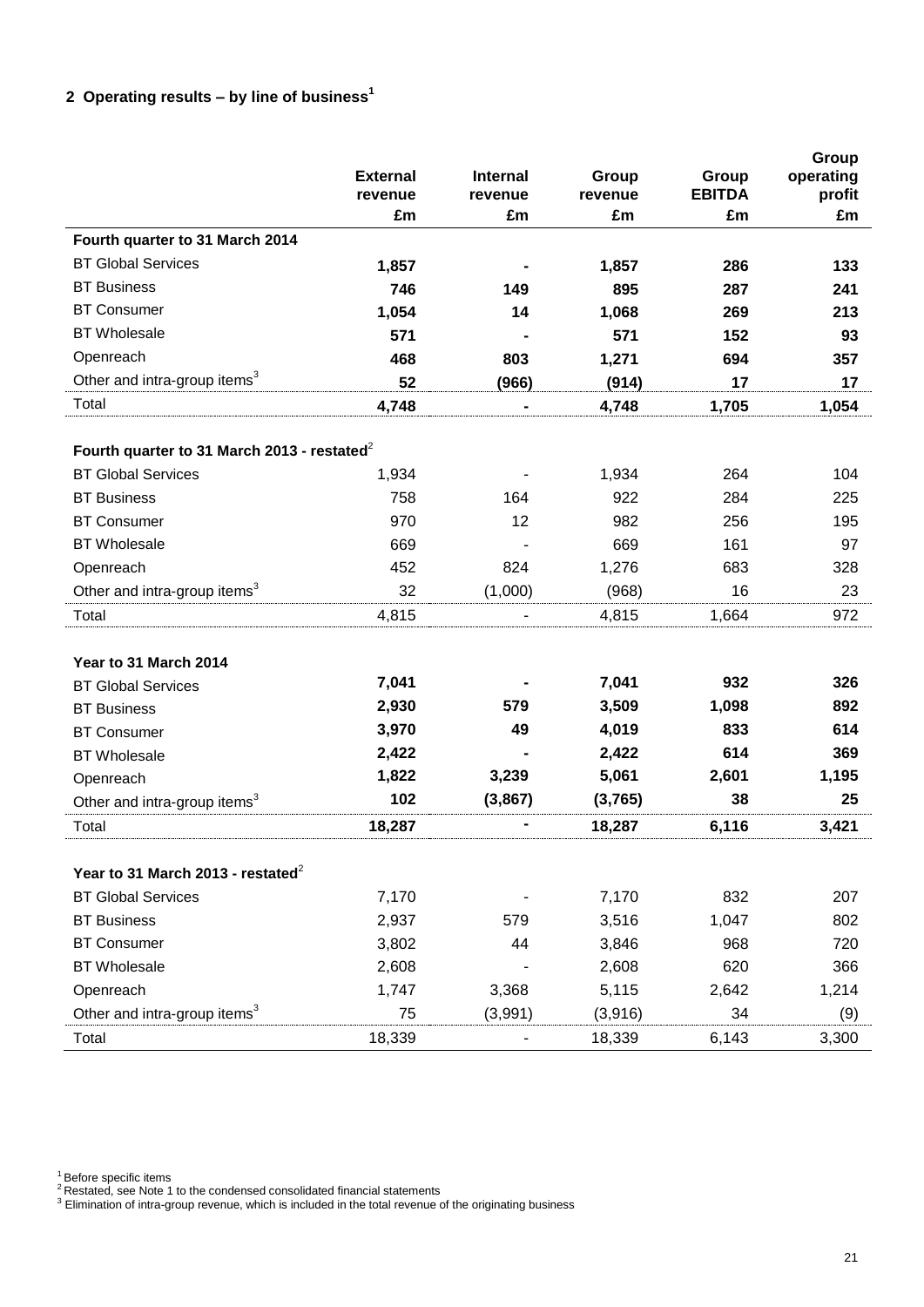# **3 Operating costs**

|                                                                         |       | Fourth quarter to     | <b>Year to</b> |                       |  |
|-------------------------------------------------------------------------|-------|-----------------------|----------------|-----------------------|--|
|                                                                         |       | 31 March              |                | 31 March              |  |
|                                                                         |       | 2013                  |                | 2013                  |  |
|                                                                         | 2014  | Restated <sup>1</sup> | 2014           | Restated <sup>1</sup> |  |
|                                                                         | £m    | £m                    | £m             | £m                    |  |
| Direct labour costs                                                     | 1,177 | 1,187                 | 4,689          | 4,727                 |  |
| Indirect labour costs                                                   | 205   | 205                   | 848            | 845                   |  |
| Leaver costs                                                            | 4     | 7                     | 14             | 58                    |  |
| <b>Total labour costs</b>                                               | 1,386 | 1,399                 | 5,551          | 5,630                 |  |
| Capitalised labour                                                      | (253) | (245)                 | (996)          | (966)                 |  |
| Net labour costs                                                        | 1,133 | 1,154                 | 4,555          | 4,664                 |  |
| Payments to telecommunications operators                                | 567   | 676                   | 2,472          | 2,677                 |  |
| Property and energy costs                                               | 204   | 249                   | 959            | 1,022                 |  |
| Network operating and IT costs                                          | 136   | 138                   | 591            | 587                   |  |
| Programme rights charges                                                | 77    |                       | 203            |                       |  |
| Other costs                                                             | 926   | 934                   | 3,391          | 3,246                 |  |
| Operating costs before depreciation,<br>amortisation and specific items | 3,043 | 3,151                 | 12,171         | 12,196                |  |
| Depreciation and amortisation                                           | 651   | 692                   | 2,695          | 2,843                 |  |
| Total operating costs before specific items                             | 3,694 | 3,843                 | 14,866         | 15,039                |  |
| Specific items (Note 4)                                                 | 94    | 151                   | 276            | 116                   |  |
| <b>Total operating costs</b>                                            | 3,788 | 3,994                 | 15,142         | 15,155                |  |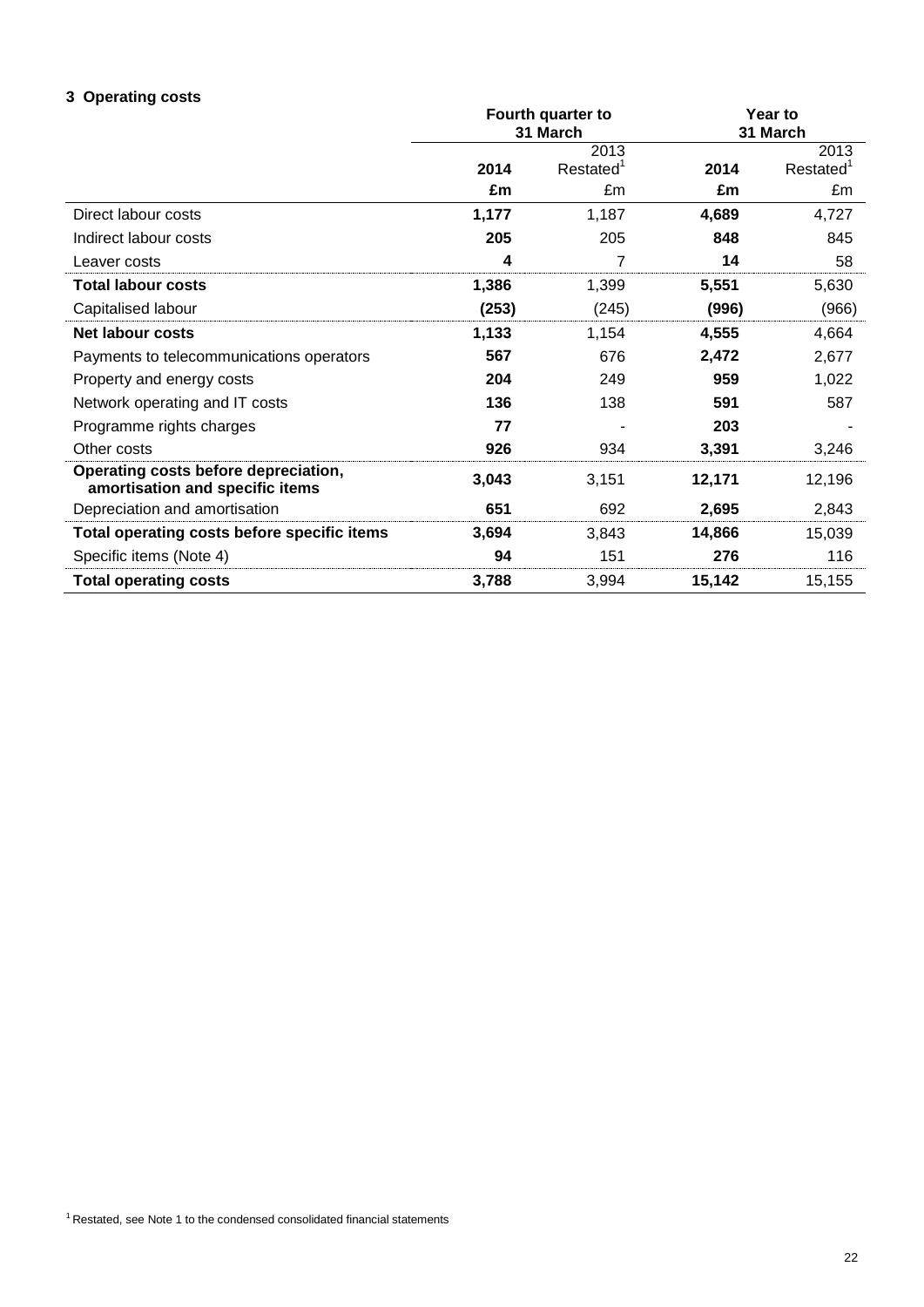## **4 Specific items**

The group separately identifies and discloses those items that in management's judgement need to be disclosed by virtue of their size, nature or incidence (termed 'specific items'). This is consistent with the way that financial performance is measured by management and assists in providing a meaningful analysis of the trading results of the group. Specific items may not be comparable to similarly titled measures used by other companies.

|                                                            | Fourth quarter to<br>31 March |                       | <b>Year to</b><br>31 March |                       |  |
|------------------------------------------------------------|-------------------------------|-----------------------|----------------------------|-----------------------|--|
|                                                            |                               | 2013                  |                            | 2013                  |  |
|                                                            | 2014                          | Restated <sup>1</sup> | 2014                       | Restated <sup>1</sup> |  |
|                                                            | £m                            | £m                    | £m                         | £m                    |  |
| <b>Specific revenue</b>                                    |                               |                       |                            |                       |  |
| Retrospective regulatory rulings                           | $\blacksquare$                |                       |                            | 236                   |  |
| <b>Specific operating items</b>                            |                               |                       |                            |                       |  |
| Restructuring charges                                      | 94                            | 151                   | 276                        | 204                   |  |
| Profit on disposal of businesses                           |                               |                       |                            | (7)                   |  |
| Retrospective regulatory rulings                           |                               |                       |                            | (142)                 |  |
| Impairment charges                                         |                               |                       |                            | 18                    |  |
| Provisions for claims                                      |                               |                       |                            | 43                    |  |
| <b>Specific operating costs</b>                            | 94                            | 151                   | 276                        | 116                   |  |
| <b>EBITDA impact (Note 7)</b>                              | 94                            | 151                   | 276                        | 352                   |  |
| Net interest expense on pensions                           | 59                            | 32                    | 235                        | 117                   |  |
| Interest on provisions for claims                          |                               | 2                     |                            | 2                     |  |
| Loss (profit) on disposal of associates and joint ventures | 1                             |                       | 4                          | (130)                 |  |
| Net specific items charge before tax                       | 154                           | 185                   | 515                        | 341                   |  |
| Tax credit on specific items before tax                    | (33)                          | (70)                  | (111)                      | (127)                 |  |
| Tax charge (credit) on re-measurement of deferred tax      | 23                            | (27)                  | (208)                      | (103)                 |  |
| Net specific items charge after tax                        | 144                           | 88                    | 196                        | 111                   |  |

<sup>1</sup> Restated, see Note 1 to the condensed consolidated financial statements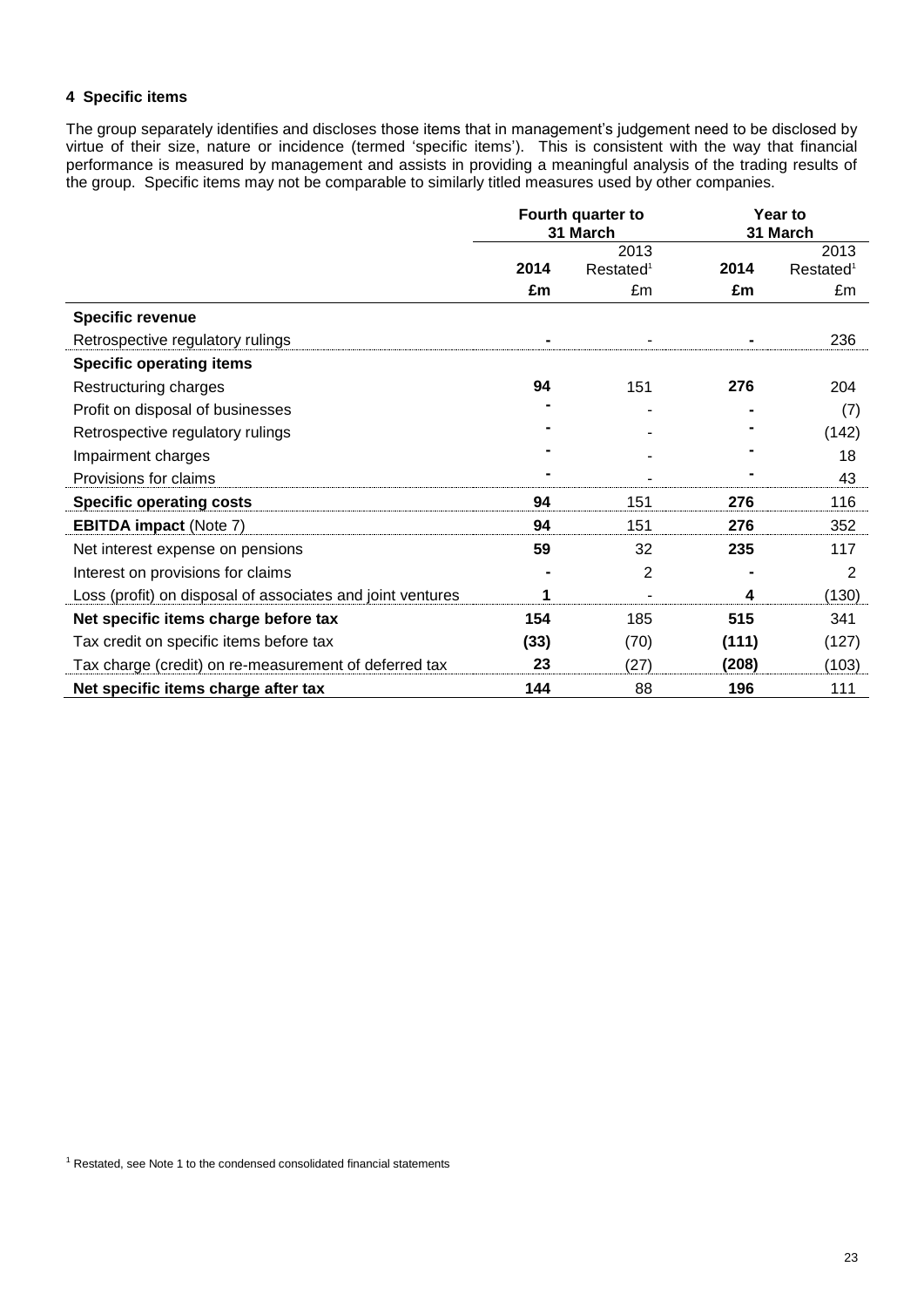## **5 Free cash flow**

Free cash flow is not a measure defined under IFRS but is a key indicator used by management to assess operational performance.

|                                                            | Fourth quarter to<br>31 March |       | Year to<br>31 March |         |
|------------------------------------------------------------|-------------------------------|-------|---------------------|---------|
|                                                            | 2014                          | 2013  | 2014                | 2013    |
|                                                            | £m                            | £m    | £m                  | £m      |
| <b>Cash generated from operations</b>                      | 1,730                         | 1,643 | 5,143               | 5,359   |
| Tax paid                                                   | (131)                         | (25)  | (347)               | (64)    |
| Net cash inflow from operating activities                  | 1,599                         | 1,618 | 4,796               | 5,295   |
| Add back pension deficit payments                          | 325                           | 325   | 325                 | 325     |
| Included in cash flows from investing activities           |                               |       |                     |         |
| Net purchase of property, plant, equipment and<br>software | (544)                         | (774) | (2, 346)            | (2,640) |
| Dividends received from associates and joint<br>ventures   |                               | 2     |                     | 3       |
| Interest received                                          | $\mathbf{2}$                  |       | 6                   | 9       |
| Net sale of non-current asset investments                  | 3                             |       | 3                   |         |
| Included in cash flows from financing activities           |                               |       |                     |         |
| Interest paid                                              | (112)                         | (141) | (614)               | (701)   |
| Reported free cash flow                                    | 1,273                         | 1,031 | 2,171               | 2,292   |
| Net cash outflow from specific items                       | 92                            | 147   | 356                 | 366     |
| Cash tax benefit of pension deficit payments               | (19)                          | (79)  | (77)                | (560)   |
| Purchases of telecommunications licences                   |                               | 202   |                     | 202     |
| Normalised free cash flow                                  | 1,346                         | 1,301 | 2,450               | 2,300   |

## **6 Net debt**

Net debt is not a measure defined under IFRS but is a key indicator used by management to assess operational performance.

|                                                                                                           | At 31 March |        |  |
|-----------------------------------------------------------------------------------------------------------|-------------|--------|--|
|                                                                                                           | 2014        | 2013   |  |
|                                                                                                           | £m          | £m     |  |
| Loans and other borrowings                                                                                | 9,814       | 10,013 |  |
| Cash and cash equivalents                                                                                 | (695)       | (924)  |  |
| Current asset investments                                                                                 | (1,774)     | (531)  |  |
|                                                                                                           | 7,345       | 8,558  |  |
| Adjustments:                                                                                              |             |        |  |
| To re-translate currency denominated balances at swapped rates<br>where hedged                            | (24)        | (417)  |  |
| To remove fair value adjustments and accrued interest applied to<br>reflect the effective interest method | (293)       | (344)  |  |
| Net debt                                                                                                  | 7,028       | 7,797  |  |

<sup>1</sup> Includes overdrafts of £11m at 31 March 2014 (31 March 2013: £5m)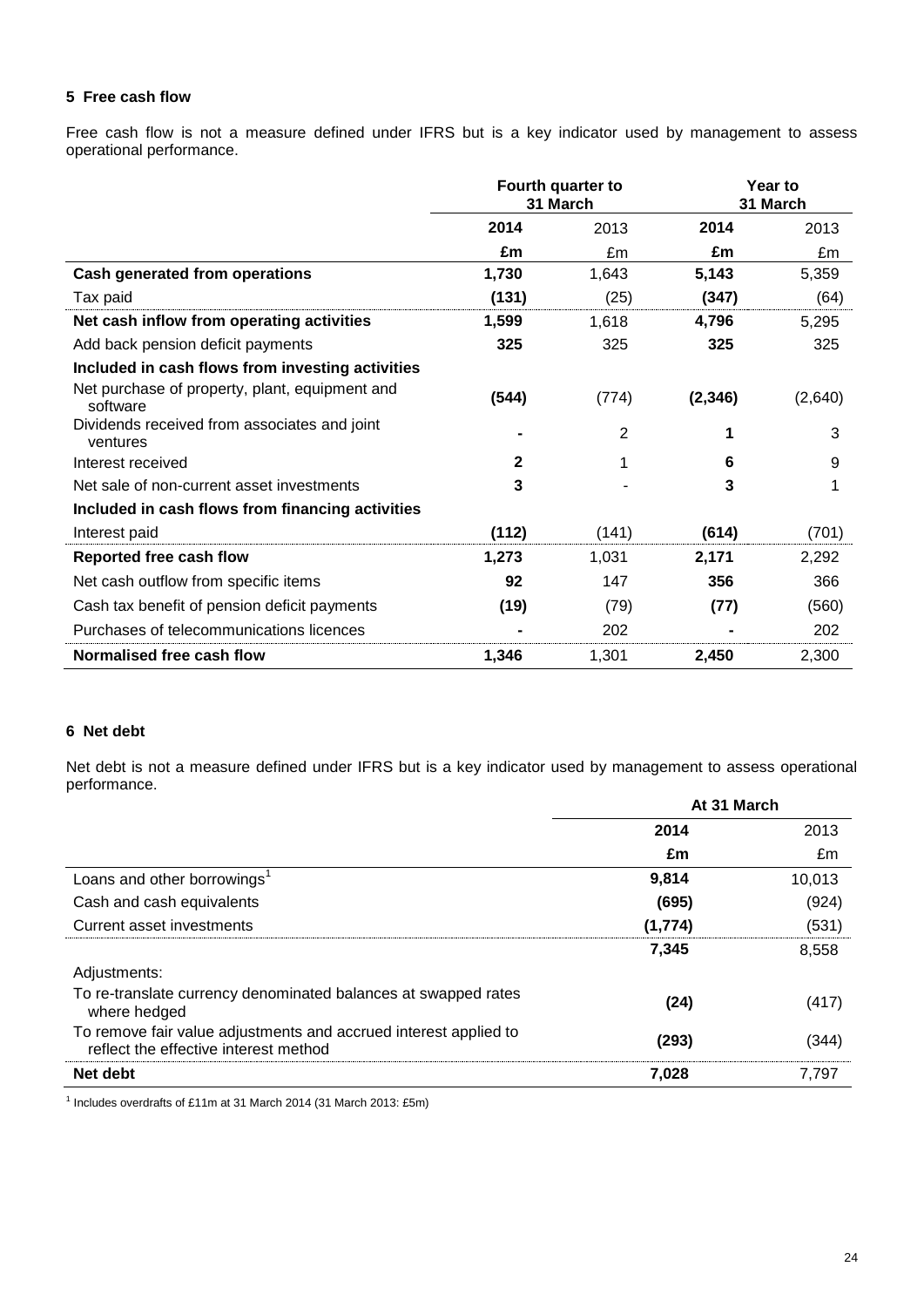## **7 Reconciliation of earnings before interest, taxation, depreciation and amortisation**

Earnings before interest, taxation, depreciation and amortisation (EBITDA) is not a measure defined under IFRS, but is a key indicator used by management to assess operational performance. A reconciliation of reported profit before tax to adjusted EBITDA is provided below.

|                                                                        | Fourth quarter to<br>31 March |                               |       | Year to<br>31 March           |
|------------------------------------------------------------------------|-------------------------------|-------------------------------|-------|-------------------------------|
|                                                                        | 2014                          | 2013<br>Restated <sup>1</sup> | 2014  | 2013<br>Restated <sup>1</sup> |
|                                                                        | £m                            | £m                            | £m    | £m                            |
| Reported profit before tax                                             | 747                           | 639                           | 2,312 | 2,315                         |
| Share of post tax losses (profits) of<br>associates and joint ventures |                               |                               | 3     | (9)                           |
| Loss (profit) on disposal of associates and<br>joint ventures          | 1                             |                               | 4     | (130)                         |
| Net finance expense                                                    | 212                           | 182                           | 826   | 772                           |
| <b>Operating profit</b>                                                | 960                           | 821                           | 3,145 | 2,948                         |
| Depreciation and amortisation                                          | 651                           | 692                           | 2,695 | 2,843                         |
| <b>Reported EBITDA</b>                                                 | 1,611                         | 1,513                         | 5,840 | 5,791                         |
| Specific items (Note 4)                                                | 94                            | 151                           | 276   | 352                           |
| <b>Adjusted EBITDA</b>                                                 | 1,705                         | 1,664                         | 6,116 | 6,143                         |

## **8 Reconciliation of adjusted profit before tax**

|                            | Fourth quarter to<br>31 March |                               | Year to<br>31 March |                               |
|----------------------------|-------------------------------|-------------------------------|---------------------|-------------------------------|
|                            | 2014                          | 2013<br>Restated <sup>1</sup> | 2014                | 2013<br>Restated <sup>1</sup> |
|                            | £m                            | £m                            | £m                  | £m                            |
| Reported profit before tax | 747                           | 639                           | 2,312               | 2,315                         |
| Specific items (Note 4)    | 154                           | 185                           | 515                 | 341                           |
| Adjusted profit before tax | 901                           | 824                           | 2,827               | 2,656                         |

## **9 Reconciliation of adjusted earnings per share**

|                                    | Fourth quarter to<br>31 March |                               | Year to<br>31 March |                               |
|------------------------------------|-------------------------------|-------------------------------|---------------------|-------------------------------|
|                                    | 2014                          | 2013<br>Restated <sup>1</sup> | 2014                | 2013<br>Restated <sup>1</sup> |
|                                    | pence per share               |                               | pence per share     |                               |
| Reported basic earnings per share  | 7.2                           | 7.1                           | 25.7                | 24.8                          |
| Per share impact of specific items | 1.8                           | 1.1                           | 2.5                 | 1.5                           |
| Adjusted earnings per share        | 9.0                           | 8.2                           | 28.2                | 26.3                          |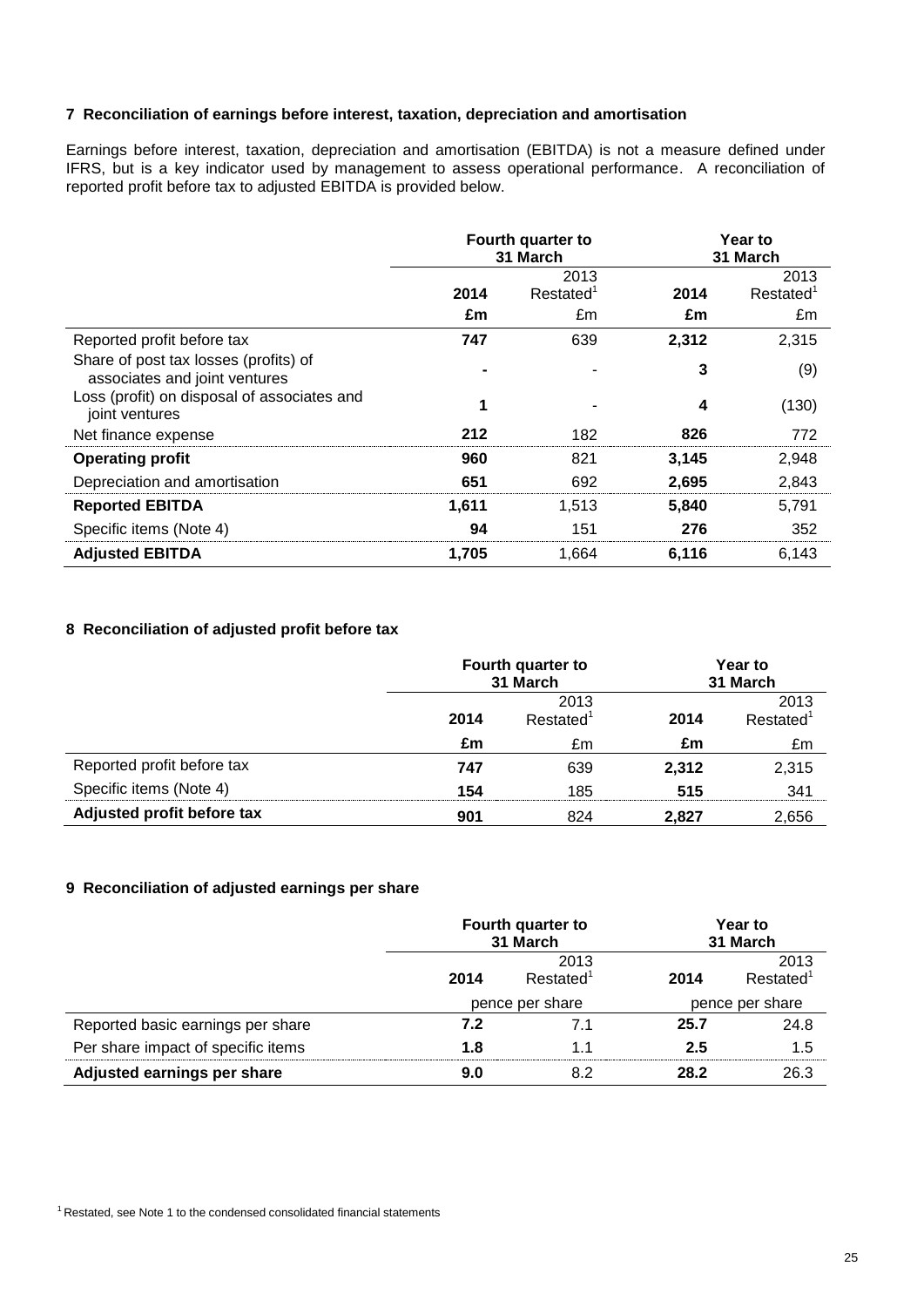## **10 Pensions**

|                              | 31 March 2014                  | 31 March 2013                  |  |
|------------------------------|--------------------------------|--------------------------------|--|
|                              | £bn                            | £bn                            |  |
| IAS 19 liabilities - BTPS    | (46.7)                         | (47.0)                         |  |
| Assets – BTPS                | 39.9                           | 41.3                           |  |
| Other schemes                | (0.2)                          | (0.2)                          |  |
| IAS 19 deficit, gross of tax | (7.0)                          | (5.9)                          |  |
| IAS 19 deficit, net of tax   | (5.6)                          | (4.5)                          |  |
|                              |                                |                                |  |
| Discount rate (nominal)      | 4.25%                          | 4.20%                          |  |
| Discount rate (real)         | $0.97\%$                       | 0.87%                          |  |
| <b>RPI</b> inflation         | 3.25%                          | 3.30%                          |  |
| <b>CPI</b> inflation         | 0.75% below RPI until 31 March | 0.75% below RPI until 31 March |  |
|                              | 2016 and 1.2% below RPI        | 2016 and 1.2% below RPI        |  |
|                              | thereafter                     | thereafter                     |  |

## **11 Principal risks and uncertainties (extracted from the BT Group plc Annual Report & Form 20-F 2014)**

## **Principal risks and uncertainties**

This section sets out some of the principal risks and uncertainties affecting us, but it is not exhaustive. These risks have the potential to impact our business, brand, assets, revenue, profits, liquidity or capital resources. The principal risks we described last year have evolved, and so has our response to them.

Our Enterprise Risk Management framework provides reasonable (but cannot give absolute) assurance that significant risks are identified and addressed. There may be some risks which are unknown to us at present, and there may be some that we consider less significant now but become more important later.

As in the prior year, external factors present both risks and opportunities, both to our business and to others. Inevitably there are uncertainties in terms of the impact to BT should Scotland vote in favour of independence in September 2014. We have performed a high-level risk assessment of what those implications may be, and will continue to monitor the issue, seeking clarification on key questions from relevant parties where possible.

External factors drive a number of the risks that we face and we focus our efforts on predicting and mitigating these, while at the same time seeking to capitalise on opportunities that may emerge.

In the principal risks section below, we talk about what we are doing to stop our main risks materialising, or to limit their impact.

Our principal risks and uncertainties should be considered in conjunction with our risk management process, the forward-looking statements in this document, and the cautionary statement regarding forward-looking statements.

## **Our principal risks**

### *Security and resilience*

The volume of traffic through our systems and networks is always growing, and our customers' tolerance of service interruption is reducing as the world becomes increasingly dependent on information technology. Expectations are even higher when we stream live action through BT Sport. We have a responsibility to many millions of customers, both business and consumer, to safeguard their electronic information and to maintain the continuity of our services. We also need to safeguard the availability and security of our own data and intellectual property. This all requires the highest levels of operational resilience and security, which can be threatened at any time by malicious cyber-attacks, damage or theft of copper cable and equipment, vandalism, sabotage, extreme weather, component overload, loss of power and human error.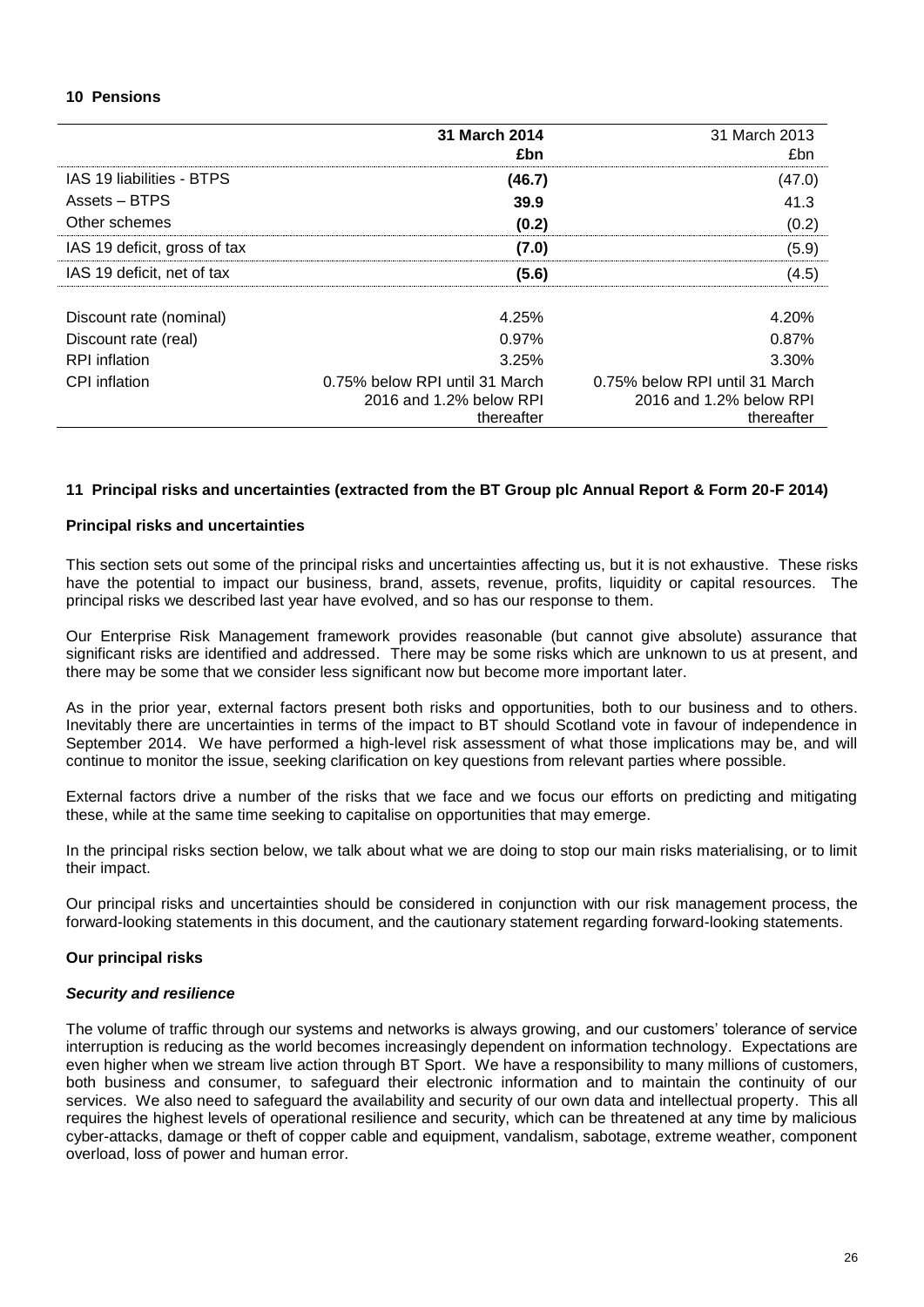## *Impact*

A breach of our security, or compromise of data or resilience affecting our operations, or those of our customers, could lead to an extended interruption to our services or even affect national infrastructure. Such failure may lead to a loss of customer confidence, termination of contracts, loss of revenue, and lower cash generation through penalties and unplanned costs of restoration and improvement. Additional reputational damage and financial loss may arise from a legal or contractual failing such as breaching data protection or handling requirements. Failure or interruption of data transfer could also have a significant adverse effect on our business.

## *Changes over the last year*

The external cyber threat continues to rise, as shown by the amount of data traffic blocked by our malware filters and intrusion detection systems, and by the number of attempts to disrupt the websites that we manage. Criminal use of targeted phishing messages and other deception techniques are seen as the fastest growing risk. Government agencies around the world have raised their threat warning levels for cyber-attacks as larger numbers of credit and debit card records are reported stolen. In response, we have reinforced our cyber defences and automated them wherever possible. We have stepped up campaigns to educate and train our people in security awareness, vigilance and regulatory obligations. Access rights to our premises, systems and data continue to be closely monitored and restricted. The replacement of equipment that is approaching the end of its service life provides an opportunity to invest in new, more resilient facilities. As new technologies allow us to rationalise our property and systems estate the need for greater fall-back capacity increases. A comprehensive review of our disaster recovery capability is therefore underway, focusing on our most critical systems, databases and exchanges.

## *Risk mitigation*

Our security strategy aims to prevent, deter and minimise the consequences of attacks. Our defences include physical protection of our assets, encryption of data, control of access rights, real-time analysis and sharing of intelligence, and continuous monitoring for intrusion, modifications and anomalies. We can rapidly adjust firewalls to automatically block most malicious data traffic. Our resilience stems from a combination of formal business continuity planning, well-tested, rapid and flexible responses and a widely distributed network with inherent spare capacity. We have a rolling programme of major incident simulations to test and refine our crisis management procedures. Together, these measures reduce the likelihood of a major incident and ensure that any potential interruption or damage can be contained and dealt with as quickly as possible.

### *Major contracts*

We have a number of complex and high-value national and multinational contracts. The revenue arising from, and the profitability of, these contracts are subject to a number of factors including: variation in cost; achievement of cost reductions anticipated in the contract pricing (both in terms of scale and time); delays in the delivery or achievement of agreed milestones owing to factors either within or outside our control; changes in customers' requirements, budgets, strategies or businesses; and the performance of our suppliers. Any of these factors could make a contract less profitable or even loss-making.

The degree of risk generally varies depending on the scope and life of the contract and is typically higher in its early stages. Some customer contracts require investment in the early stages, which is expected to be recovered over the life of the contract. Major contracts often involve the implementation of new systems and communications networks, transformation of legacy networks and the development of new technologies. The recoverability of these upfront costs may be impacted by delays or failure to meet milestones. Substantial performance risk exists in these contracts.

### *Impact*

Failure to manage or meet our commitments under these contracts, as well as changes in customers' requirements, budgets, strategies or businesses, may lead to a reduction in our expected future revenue, profitability and cash generation. Unexpectedly high costs associated with the delivery of contracts could also negatively impact profitability. We may lose revenue due to the merger, acquisition or business failure of customers, or due to contract termination, and contracts may therefore become loss-making. Failure to replace the revenue and earnings lost from those customers could lead to an overall reduction in group revenue, profitability and cash flow.

## *Changes over the last year*

Tough market conditions and increased competitive pressures continue to persist in many global regions. In some regions we are experiencing higher growth in volume of business due to previous investments. This changes the risk landscape and the focus of risk support and review. In the year, the increasing number of broadband delivery contracts with local authorities through the BDUK programme is of particular note. While these contracts carry a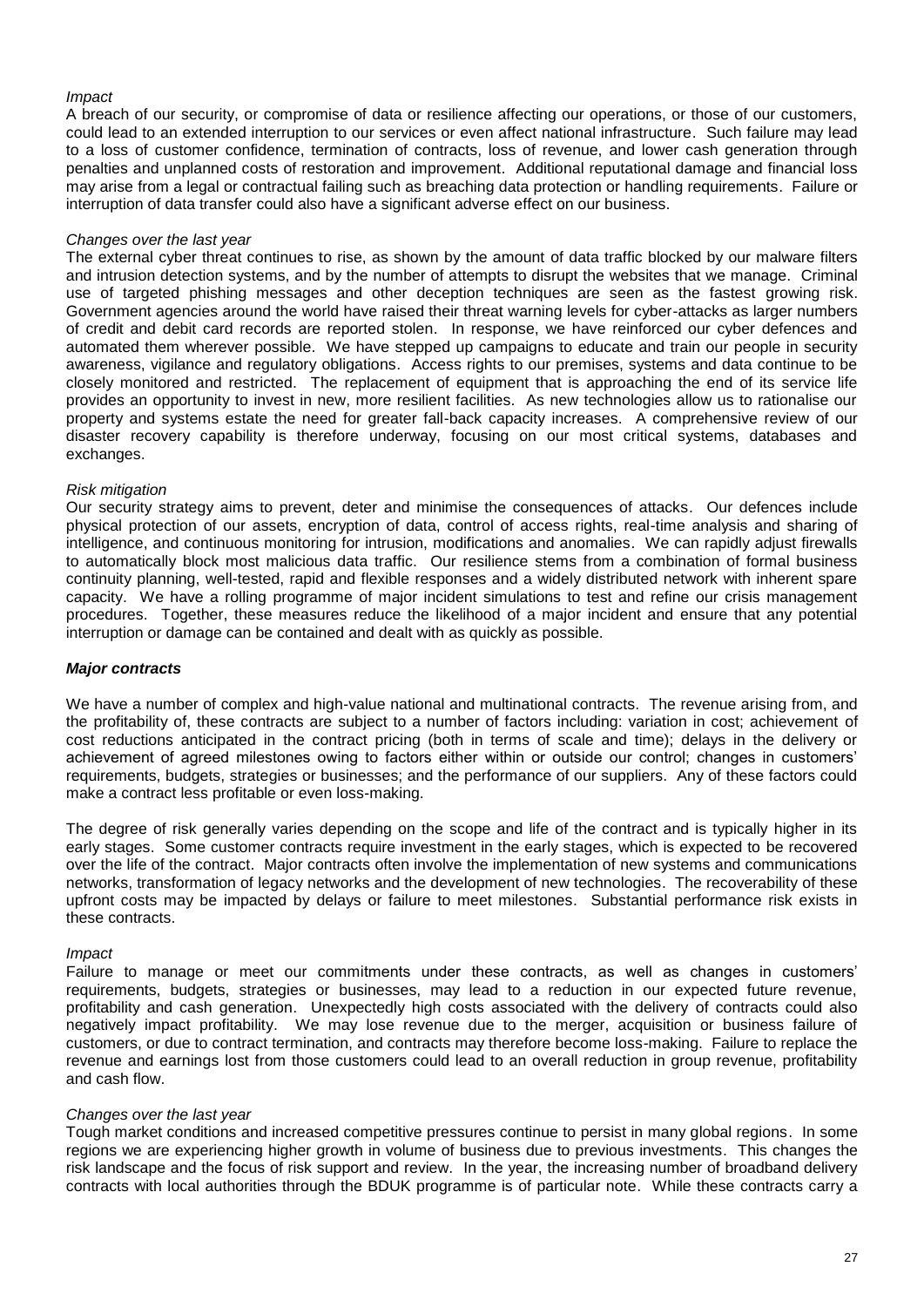different risk profile from our other major contracts, we are applying our established risk governance and reporting processes to ensure that any risks and mitigation activities are identified and reported to management.

## *Risk mitigation*

We have a group-wide risk governance and reporting framework and line of business local governance and risk management processes to track key risks and mitigation activities. This governance has been enhanced through the establishment in BT Global Services of a Contract Centre of Excellence, an additional Contract Compliance Function, and a Contract Bid Governance Board. Assurance is also provided through independent audits and at an individual contract level through an independent review programme. Progress on risks and mitigation actions agreed at such independent reviews are monitored and reported to relevant senior managers to ensure progress can be tracked.

Development programmes are in place to improve our people's skills and ability to identify and manage risk and to ensure learning from previous experience is passed on in training programmes. The scope and availability of training opportunities continues to improve in line with BT-wide learning and development initiatives.

## *Pensions*

We have a significant funding obligation in relation to our defined benefit pension schemes and operate a large defined benefit pension scheme in the UK, the BT Pension Scheme (BTPS).

The BTPS faces similar risks to other defined benefit schemes. Future low investment returns, high inflation, longer life expectancy and regulatory changes may all result in the cost of funding the BTPS becoming a significant burden on our financial resources.

Following conclusion of the last actuarial funding valuation in May 2012, the valuation documentation was submitted to the Pensions Regulator. The final Court decision in the Crown Guarantee case, after any appeals, will give greater clarity as to the extent to which the liabilities of the BTPS are covered by a Crown Guarantee. This will inform the Pension Regulator's next steps with regards to the valuation of the Scheme. Accordingly, as matters stand, it is uncertain as to when it will conclude its review.

#### *Impact*

An increase in the pension deficit at the next actuarial valuation as at 30 June 2014 may have an impact on the level of deficit payments we are required to make into the scheme. Indirectly it may also have an adverse impact on our share price and credit rating. Any deterioration in our credit rating would increase our cost of borrowing and may limit the availability or flexibility of future funding, thereby affecting our ability to invest, pay dividends or repay debt as it matures.

### *Changes over the last year*

The BTPS is affected by financial market conditions. When determining expected future returns, different factors are taken into account, including yields (or returns) on government bonds. Government bond yields have remained below the levels at the last funding valuation, driven by a number of factors, including the Bank of England's Quantitative Easing programme. If these conditions continue and a lower investment return assumption is adopted at the 30 June 2014 valuation, the liabilities may increase, potentially leading to a higher level of deficit payments.

The European Commission published draft revisions to the current Pensions Directive in March 2014. The proposed changes primarily focus on governance and transparency and are not expected to impact the valuation of pension liabilities.

In the UK, the Pensions Regulator has a new objective, to consider the impact on the sustainable growth of an employer when reviewing funding plans. As a result, the Pensions Regulator is revising its Code of Practice which is expected to be finalised later this year.

### *Risk mitigation*

The investment performance and liability experience, as well as the associated risks and any mitigation, are regularly reviewed and monitored by both us and the BTPS Trustee. The BTPS has a well- diversified investment strategy, which reduces the impact of adverse movements in the value of individual asset classes and helps ensure that an efficient balance of risk and return is maintained.

Our financial strength and cash generation provide a level of protection that enables variations in the funding position of the BTPS to be managed without having a material impact on the ongoing performance of our business. The funding liabilities also include a buffer against any future negative experience, as legislation requires that liabilities are calculated prudently.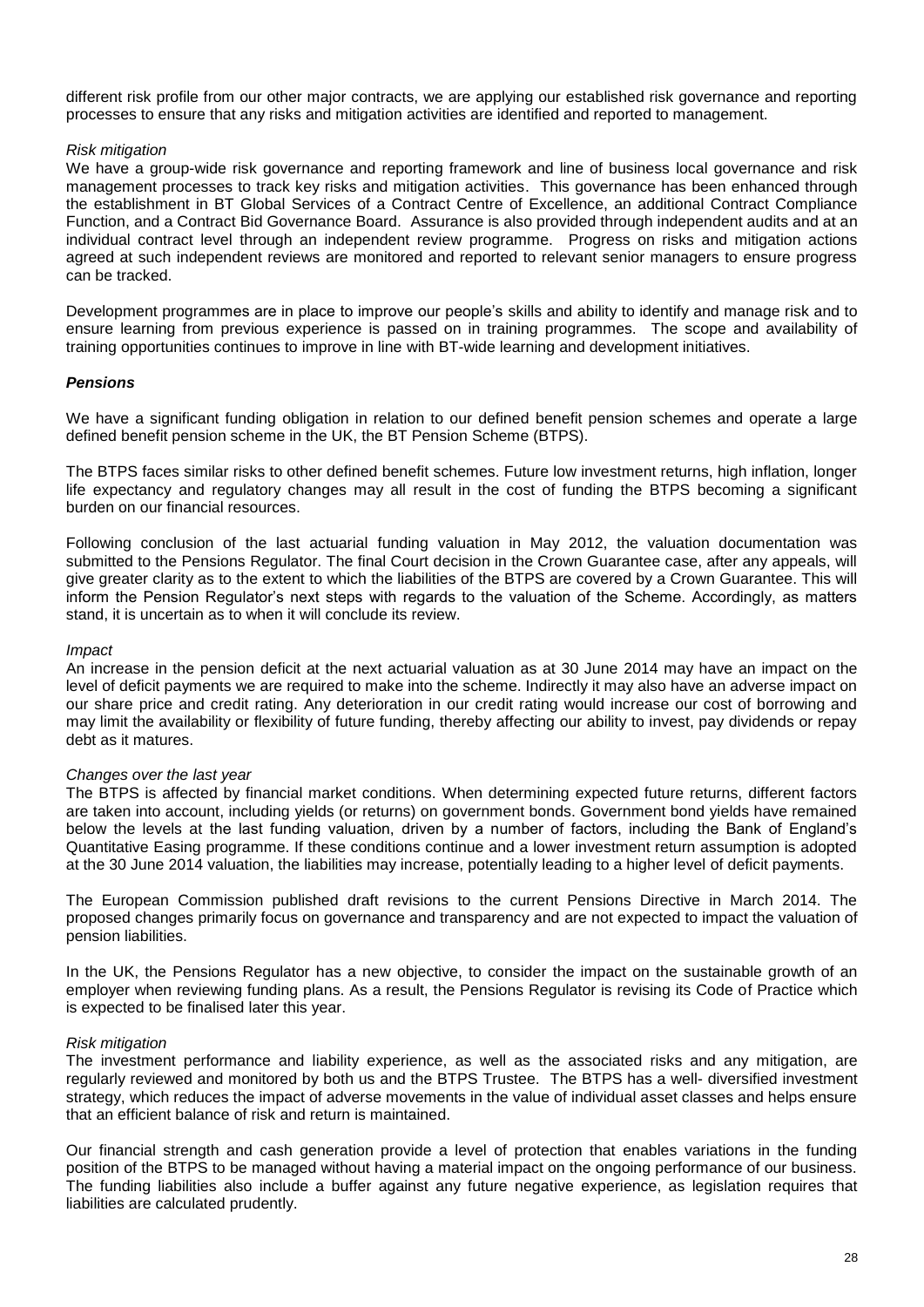We regularly review risk mitigation options and in April 2013, we launched an exercise to allow existing BTPS pensioners to receive a higher upfront pension, by giving up some of their future pension increases. This exercise is now largely complete and is expected to remove the exposure in the scheme to future changes in inflation on around £2.5bn of liabilities.

### *Growth in a competitive market*

We operate in markets which are characterised by: high levels of change; strong and new competition; declining prices and in some markets declining revenues; technology substitution; market and product convergence; customer churn; and regulatory intervention to promote competition and reduce wholesale prices.

A significant proportion of our revenue and profit is generated in the UK where the overall telecoms market has been in decline in real terms, despite strong volume growth in new services. Revenue from our calls and lines services to consumers and businesses has historically been in decline but new broadband and connectivity markets are growing. Our ability to deliver profitable revenue growth in a responsible and sustainable manner depends on us delivering on the strategic investments we are making.

### *Impact*

Failure to achieve sustainable, profitable revenue growth could erode our competitive position and reduce our profitability, cash flow, and ability to invest for the future.

### *Changes over the last year*

Despite the slight improvement in the UK economy in the year, customers are still cautious with their spending, especially those small business customers not planning to make technology changes. Regulatory decisions related to charge controls have impacted negatively our revenue and profits. Regulation has failed to address imbalances in the competitive playing field between the heavily regulated fixed telecoms sector and other sectors such as mobile and pay-TV. This means that some of our competitors in the consumer space continue to benefit from both limited regulation of their core business and extensive sector-specific regulation of our UK fixed-line business.

The consumer broadband and triple-play markets remain very competitive. Sky acquired O2 UK's consumer broadband business and continues to cross-sell broadband and telephony services to its pay-TV customers. Virgin Media (acquired by Liberty Global in the year) remains strong in these markets. In addition, the four main UK mobile operators launched 4G services during the year.

### *Risk mitigation*

Our mitigation of this risk centres on successfully executing our strategy. We believe that delivering this strategy, with its focus on delivering superior customer service, transforming our costs, and investing for growth, will together help us deliver sustainable, profitable revenue growth. We are investing in our business, such as in fibre, content and the high-growth regions of the world. Our extensive cost transformation programme is already delivering savings and will continue to support profitability trends. We also believe we can mitigate this risk by seeking changes in regulation to level the playing field so that we can compete effectively and benefit our customers.

### *Communications industry regulation*

Our activities across all the jurisdictions in which we operate can be impacted by regulation. In the UK where, following detailed market analysis, we are found to have significant market power, Ofcom can require us to provide wholesale services at regulated prices and service levels. It can also require us to make retrospective repayments to other CPs where we are found to have set prices outside regulatory requirements, and can impose fines on us for non-compliance with the regulatory rules, including competition law.

Outside the UK, general licensing requirements can restrict the extent to which we can enter markets and compete. Regulation will also define the terms on which we can purchase key wholesale services from others.

In the UK, risks can come from periodic market reviews (which might introduce tighter regulatory constraints), new charge controls or CPs disputing or complaining about our pricing, products or services. Outside the UK, regulators can investigate our licensing requirements and whether our services comply with their rules.

### *Impact*

Regulatory requirements and constraints can directly impact our ability to compete effectively and earn revenues. Regulatory risks are highest in the UK. Based on the latest Regulatory Financial Statements for 2012/13, around £5.5bn of our revenue (of which £3.0bn is to downstream parts of BT) is from wholesale markets where we have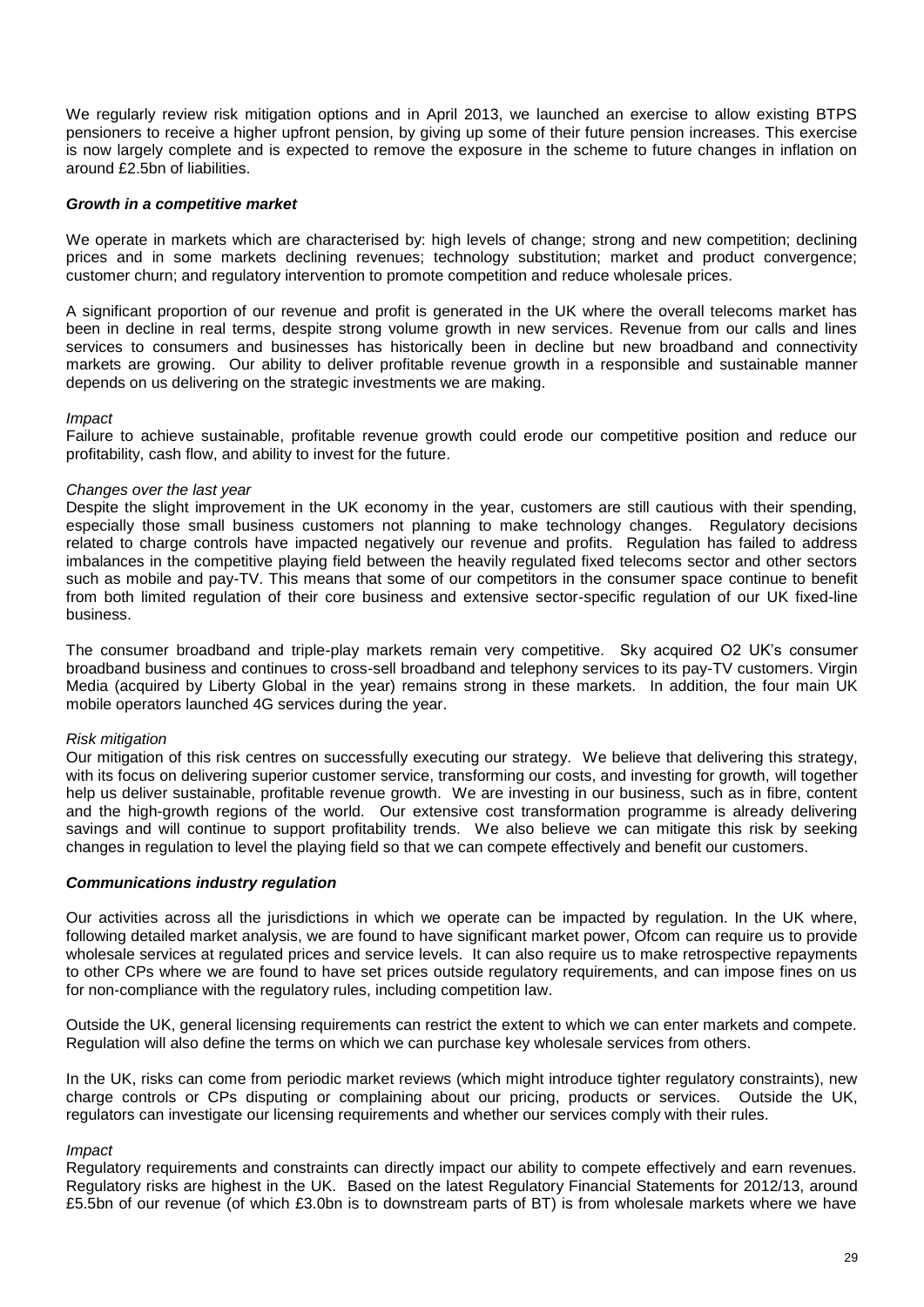been found to have significant market power and which are currently subject to regulatory charge controls. Most of these controls require us to reduce our prices annually. Controls are usually set for three years and will therefore constrain revenues during that period.

Other CPs can ask Ofcom to resolve disputes with us about current or historic prices. Where Ofcom finds that these prices are, or have been, set at levels above those required under the regulatory framework, we may need to make retrospective repayments to CPs.

We may from time-to-time be required to provide new services, or existing services on improved terms, to wholesale customers on a non-discriminatory basis. This could increase our costs. Regulation outside the UK can impact our revenue by limiting our ability to compete through overly-restrictive licensing requirements or ineffective regulation of access to other CP networks.

### *Changes over the last year*

Over the last year, we have seen regulatory activity in a number of areas. A number of these rulings will reduce our future pricing.

## *Risk mitigation*

We have a team of regulatory specialists (including accountants and economists) who, together with legal experts and external advisors, continuously monitor and review the scope for regulatory changes and potential future disputes. This team maintains a dialogue with regulators and with other key influencers to ensure our positions are understood and to drive for fair and proportionate regulation. We are also able to appeal any regulatory decisions where we believe errors have been made.

## *Business integrity and ethics*

We are committed to maintaining high standards of ethical behaviour, and have a zero tolerance approach to bribery and corruption. We have to comply with a wide range of local and international anti-corruption and bribery laws. In particular the UK Bribery Act and the US Foreign and Corrupt Practices Act (FCPA) provide comprehensive anti-bribery legislation. Both have extraterritorial reach and so cover our global operations. As we expand internationally, we are increasingly operating in countries identified as having a higher risk of bribery and corruption. We also have to ensure that we comply with trade sanctions, and import and export controls.

### *Impact*

Failure by our employees or associated persons such as suppliers or agents to comply with anti-corruption and bribery and sanctions legislation could result in substantial penalties, criminal prosecution and significant damage to our reputation. This could in turn impact our future revenue and cash flow, the extent of which would depend on the nature of the breach, the legislation concerned and any associated penalties. Allegations of corruption or bribery, or violation of sanctions regulations, could also lead to reputational and brand damage with investors, regulators and customers.

### *Changes over the last year*

The importance of conducting business ethically is becoming increasingly recognised across the globe as more countries introduce anti-corruption and bribery legislation. There have yet to be any significant judgments resulting from the UK Bribery Act, but there have been many significant enforcement actions brought under the US FCPA.

Comprehensive sanctions remain on Iran, Syria, Cuba, Sudan and North Korea. The European Union adopted additional restrictive measures against the Syrian regime and new sanctions on Russia.

### *Risk mitigation*

We have in place a number of controls to address risk in this area. These include a comprehensive anti-corruption and bribery programme, and 'The Way We Work', our statement of business practices, which is available in 14 languages and was refreshed this year to give greater guidance to our people. We ask all our people to sign up to its principles and our anti-corruption and bribery policy. We have specific policies covering gifts and hospitality, charitable donations and sponsorship. We run a training programme with a particular focus on roles such as procurement and sales.

We regularly assess our business integrity risks to make sure that the appropriate mitigation is in place. We operate a confidential hotline which was externally reviewed during the year. Our internal audit team regularly runs checks on our business. We also use external providers to carry out assessments in areas we believe to be higher risk, to ensure our policies are understood and the controls are functioning. We conduct due diligence checks on third-parties including suppliers and agents. Procurement contracts include anti-corruption and bribery clauses.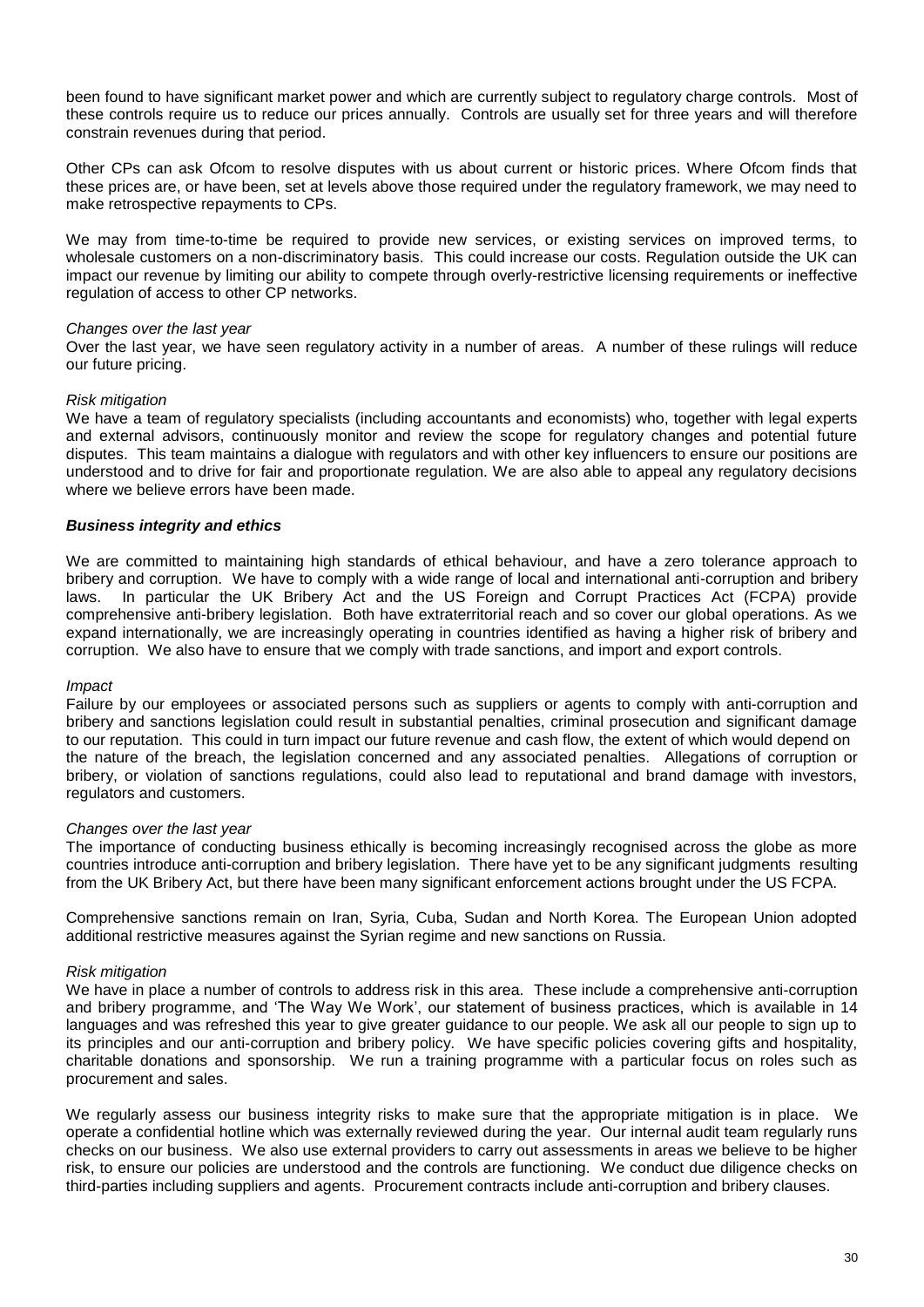This year we implemented a policy mandating the use of our internal shipping system to arrange all international exports. The system conducts compliance checks and flags any orders which require an export licence.

## *Supply chain*

We aim to harness the capability, diversity and innovation of the global supply market to add value to our business and customers. The integrity and continuity of our supply chain is critical to our operations and therefore a significant risk to our business.

We are committed to ensuring that all dealings with suppliers, from selection and consultation through to contracting and payment, are conducted in accordance with our trading and ethical policies. We have a number of suppliers that we have identified as critical. The failure of one of these suppliers to meet its obligations could cause significant harm to our business.

## *Impact*

While the size of the impact from a supplier failure can vary, all supplier failures typically result in an increased cost to our business and have the potential to adversely impact customer service and our brand. In many cases, the costs associated with the failure of a critical supplier could be significant, particularly if this results in our having to change technology. If we are unable to contract with an alternative supplier, our customer commitments could also be compromised, possibly leading to contractual breach, loss of revenue or penalties.

A failure in our supply chain to meet legal obligations or ethical expectations could adversely impact our reputation or possibly lead to censure, legal action and financial loss.

## *Changes over the last year*

Economic conditions in certain markets and geographies continue to challenge some of our suppliers. Recent events in other markets, such as the food supply and clothing industries have highlighted the need to explore risks further down our supply chain, beyond our immediate suppliers. Protecting our brand from events in the supply chain, such as corrupt practices, the sourcing of conflict minerals or possible human rights abuse, continue to demand a high level of focus.

### *Risk mitigation*

We conduct supplier risk analysis as part of our sourcing strategy, and where possible, take actions to reduce risk, such as through dual-sourcing where appropriate.

We operate a comprehensive in-life risk management programme that recognises the supplier's criticality to BT and checks that the appropriate level of supplier governance is in place across the group. We regularly scan our suppliers for changes in commercial, financial, ethical, security or performance risks. This enables emerging risks to be addressed before they develop into issues while also ensuring that business continuity plans are in place to prevent repeat events.

This approach has been complemented by controls on our low spend suppliers that ensure we achieve maximum business benefit from them, but at the same time do not contract with too many suppliers which would expose us to unnecessary risk.

By adopting these approaches, we seek to minimise the risk of not meeting our customer and legal commitments, or complying with our ethical policies. This helps to reduce our exposure to loss of revenue, financial penalty or any adverse impact on our brand and reputation.